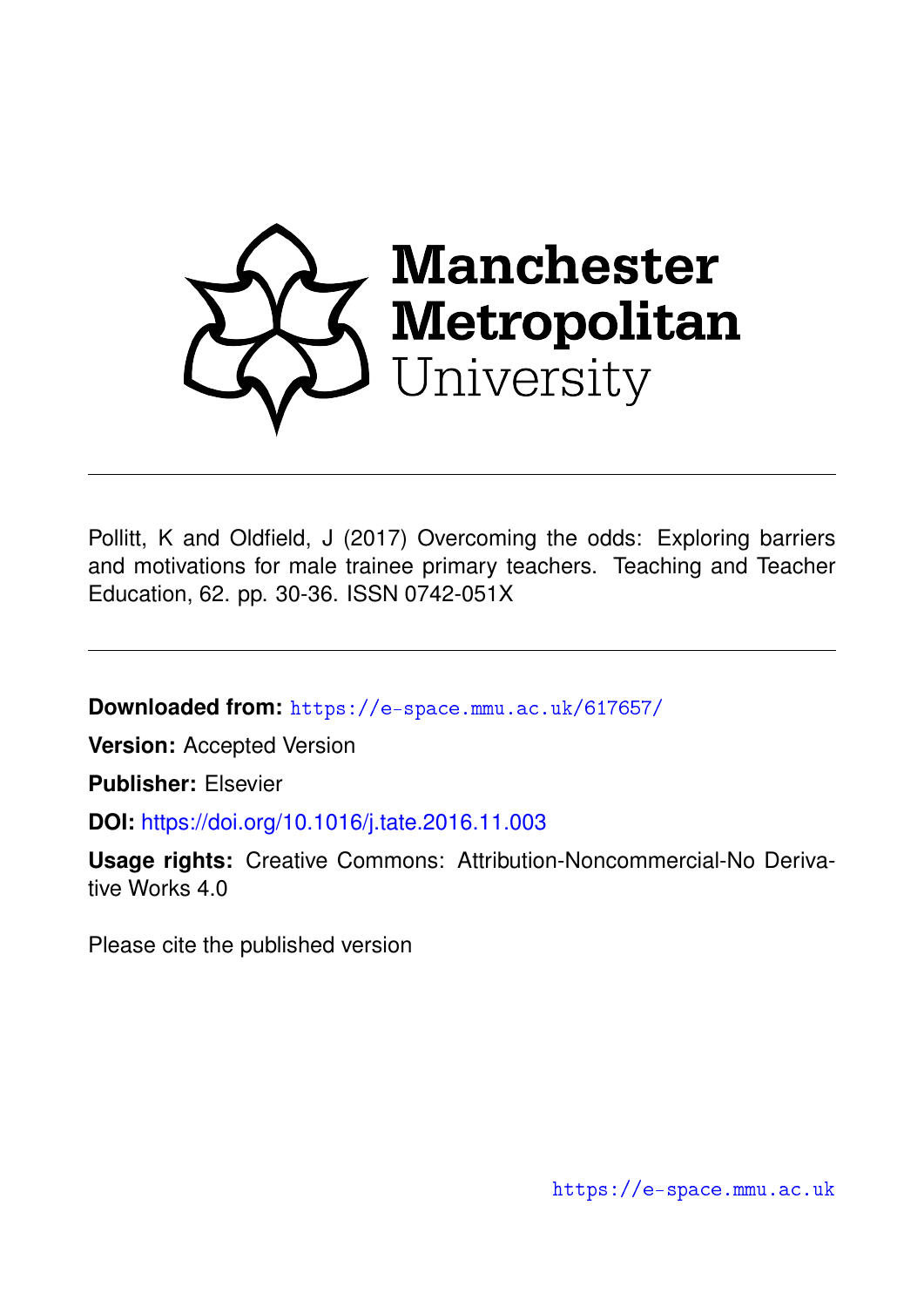**Overcoming the odds: exploring barriers and motivations for male trainee primary teachers.**

## **Abstract**

The study investigated male primary school trainee teachers' barriers and motivations for their profession. Six male trainee primary school teachers were interviewed and data were analysed thematically. Three themes arose relating to potential barriers; physical contact; experiencing negative outsider perceptions; and working within a female orientated environment. Three themes demonstrated that barriers could be overcome if participants perceived the profession as a constructive career; had positive experiences of working in a supportive environment; and were seen as effective role models. Primary teacher training courses should not only aim to reduce barriers but also highlight the positive aspects that enhance motivation.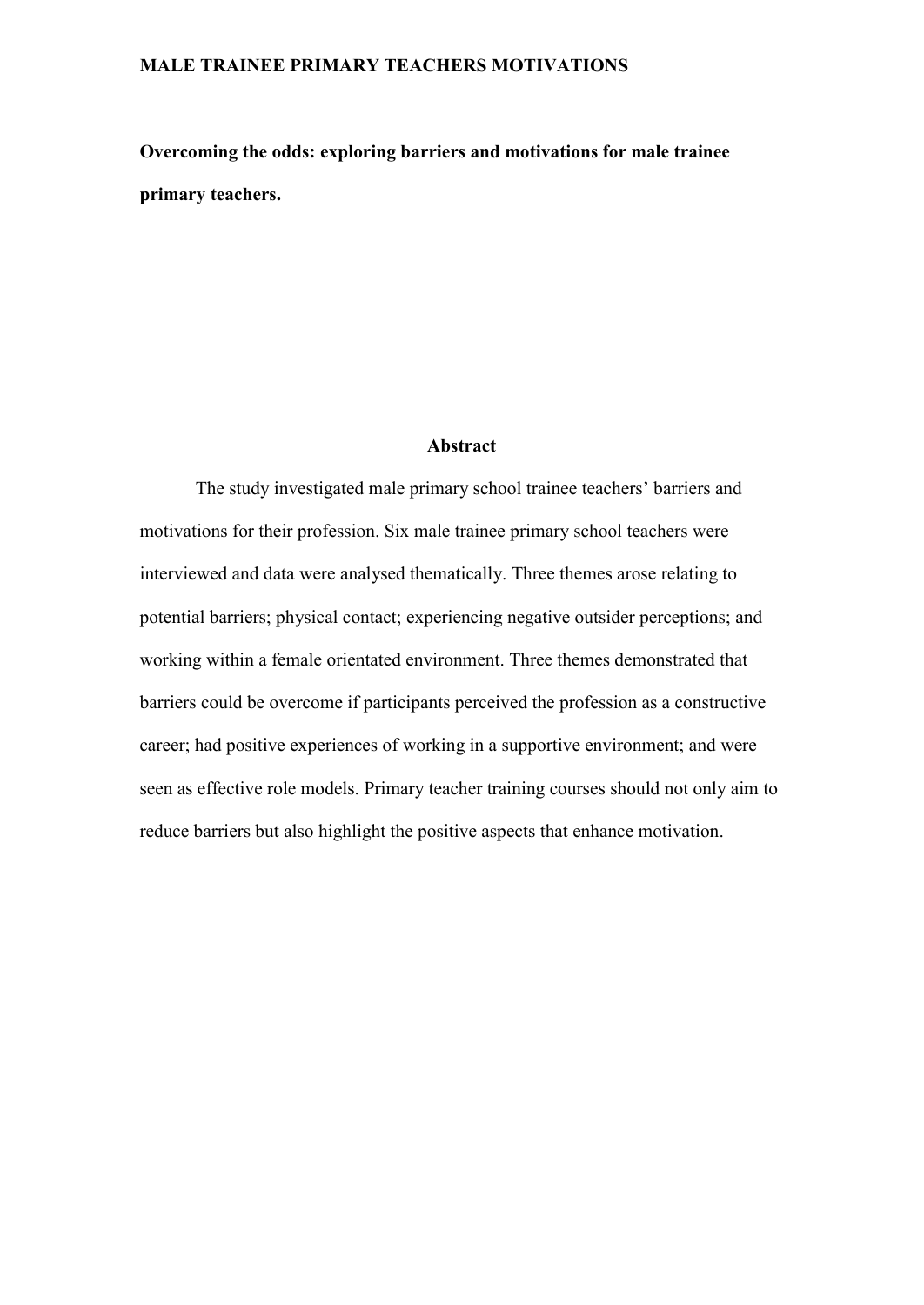#### **Introduction**

#### *Background*

Primary school teachers within the UK work with children aged four to eleven in either state run or independent schools. The main role involves teaching children core skills in literacy and numeracy as well as other subjects, and promoting social and emotional development (Department for Education, 2013). According to government statistics within the UK, the percentage of male primary school teachers in the academic school year of 2008/2009 was only 15% (Department for Education, 2012), whilst this figure has risen to 21% in the academic year 2014/2015, there remains a high gender imbalance within the profession (Department for Education, 2014). Alarming statistics have also revealed that 27.2% of primary schools in England do not have a qualified male teacher within their body of staff (BBC Education, 2011). This gender imbalance is not unique to the UK, but is reflected in other countries across the globe (Riddell et al. 2005). For example in 2013, a number of countries, such as Bulgaria, Italy and the Ukraine, reported that 90-99% of their body of staff were females (The World Bank, 2013).

A number of studies have highlighted the importance of having male teachers within primary schools (McGrath & Sinclair, 2013; Riddell et al. 2005). McGrath & Sinclair (2013) interviewed parents and teachers about their perceptions of having male primary school teachers within primary school. Participants anticipated that male teachers within primary schools would enable the children to see that men could adopt a nurturing occupation and therefore be effective role models and father figures to students. Furthermore, participants felt male teachers might also be particularly important for boys in helping to improve their social skills and enable them to feel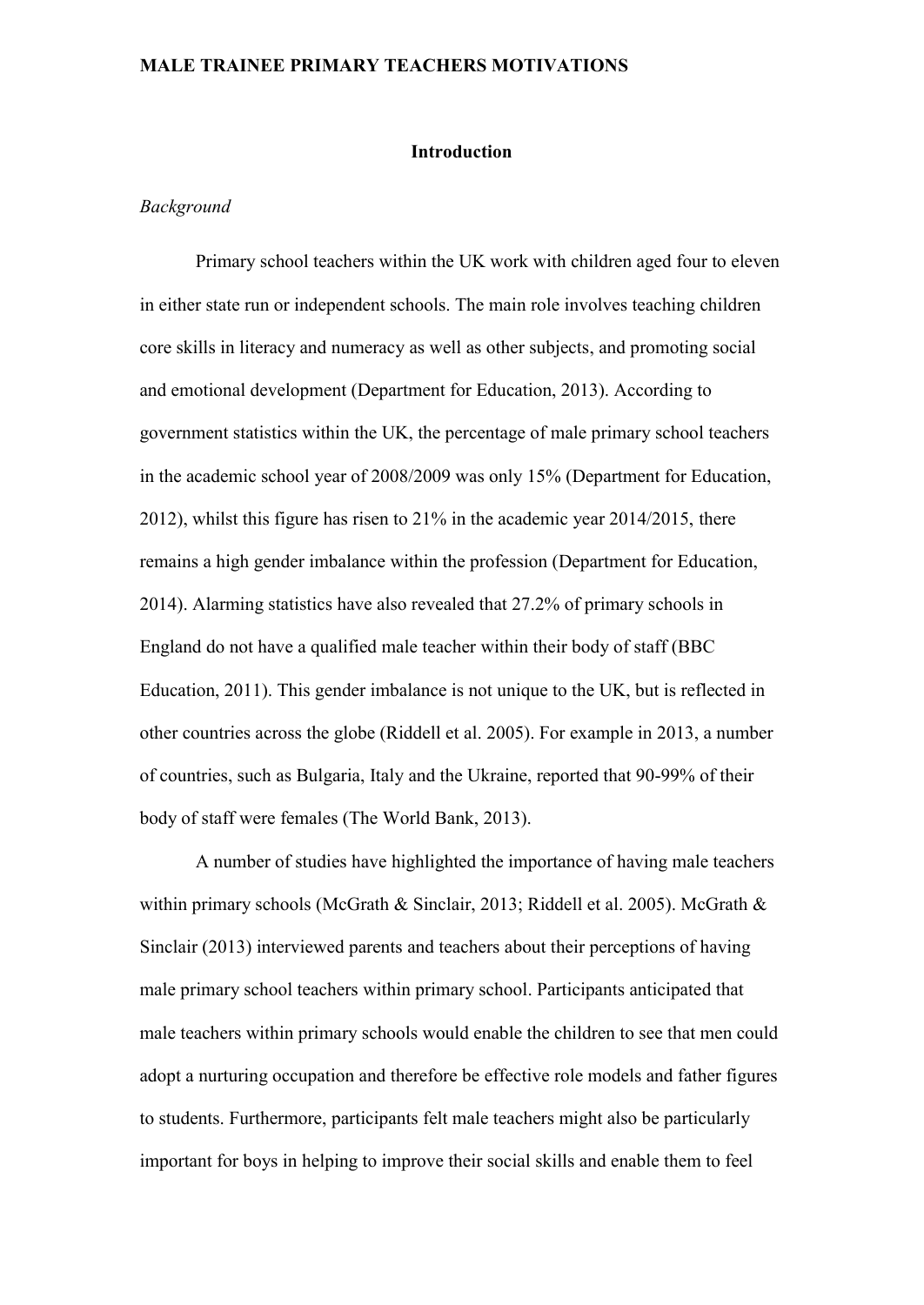more comfortable to talk about sensitive subjects. There is also evidence to suggest that male teachers within the primary school classroom may be particularly beneficial in helping improve boys under achievement within schools and aid in the teaching of vocational skills that may be of particular interest to them (Riddell et al. 2005). However, Carrington and Skelton (2003) raise concerns about matching pupils and teachers based on same gender, arguing that it has little impact on achievement, although might have a more positive influence on other aspects of the school experience.

The presence of male teachers within the primary classroom appears to have at least some positive effects on the school population; nonetheless there remain relatively few working in these positions. Further investigation is therefore warranted to establish what the barriers are that prevent males from entering this profession, and what the motivators are that successful males in the profession adopt to overcome the challenges they face.

#### *Motivations and barriers faced by male trainee primary school teachers*

A number of barriers and motivators experienced by male trainee primary school teachers have already been identified in the previous literature (e.g. Cushman, 2005; Mulholland & Hansen, 2003; Stroud, Smith, Ealy, & Hurst, 2000). Research has shown that men who are making the decision to train as teachers within the primary sector are likely to gain support from their parents and close family; nonetheless they often need to weigh this up in the light of lack of understanding from peers who may criticise them for choosing an *easy* career option (Mulholland & Hansen, 2003). This lack of support experienced in the lives of male trainee teachers might link with the concept of 'identity bruising' highlighted by Foster and Newman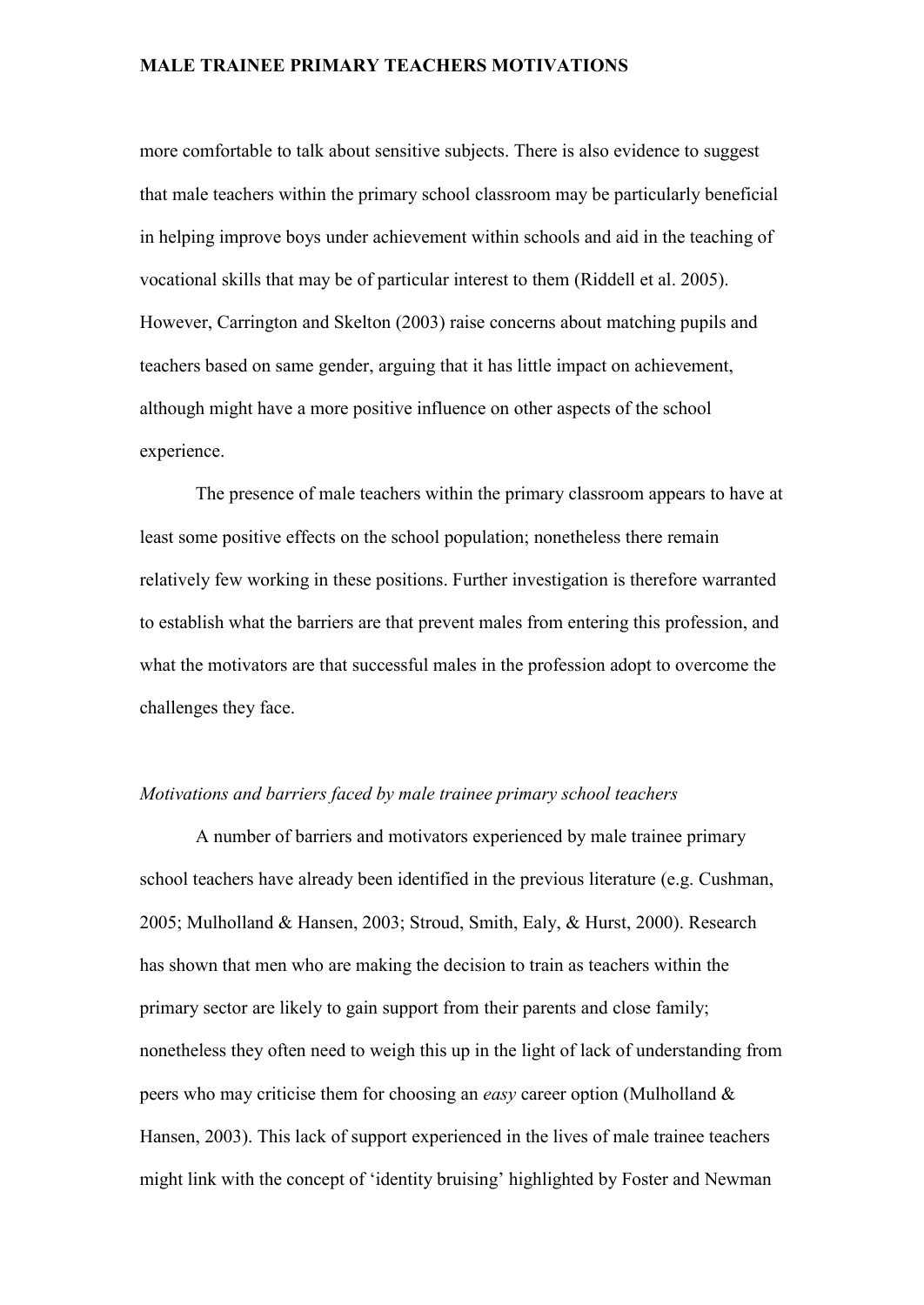(2005). These researchers argue that male trainee teachers have often received knockbacks from peers and colleagues, (as well as occasionally parents and partners) about their decisions to partake in this career. Concerns are raised to them about primary teaching being a low status profession. For example Cushman (2005) demonstrated that male trainee teachers had more demanding and time consuming jobs than their peers, however, they were left with the least amount of money. Furthermore, in terms of social status some males expressed that when teaching younger children, people perceive them as having lower intelligence than a teacher teaching older children. Carrington (2002) also suggests that primary teaching is often seen as an unattractive career choice for males due to the low pay and low status they receive and the assumption that to be successful they need to adopt a more nurturing role.

A further concern male trainee primary school teachers face is that they are very aware of being in the minority and working within a more feminine environment (Cushman, 2005). Male trainee teachers have commented that even before they start a job they have to negotiate a training course that is often more suited for their female colleagues and their learning styles (Mulholland & Hansen, 2003). The majority of the work on training courses focuses upon communication, planning and organisation skills, and learning that is often not classroom or practical based. Moreover, being in the minority could have some disadvantages as Cushman, (2005) demonstrated in a study with male trainee teachers that some participants had reported that their female colleagues often joked about them getting a job based only on their gender and not their ability as a teacher. Although this could have been a potential barrier to a successful career Warwick, Warwick and Hopper, (2012) demonstrated that despite being in the minority on teacher training courses, males were often positive about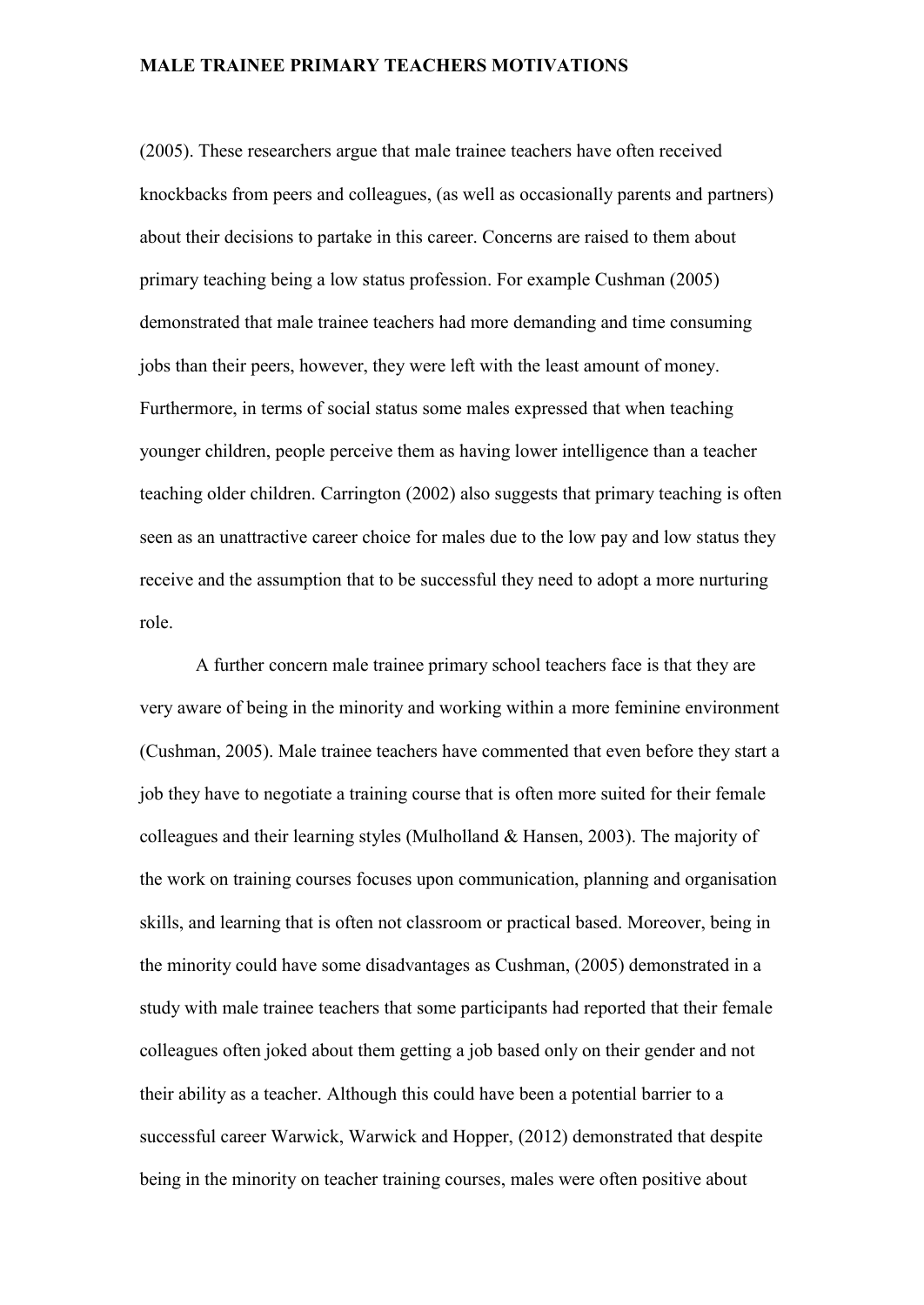their experiences and had not felt any disadvantage because of their gender. Furthermore, Lahelma, (2000) showed that female teachers are supportive of their male colleagues emphasising how they can improve the atmosphere in staff rooms. Working within a minority environment might actually be of benefit to some males and they could be more likely to assume a leadership role, be given differential treatment and be seen as having a stronger preference for their career than their female colleagues (Simpson, 2004).

Male teachers often feel under more scrutiny than their female colleagues in terms of physical interactions with children and have had their motives for pursuing the career questioned (Cushman, 2005). Carrington and Skelton (2003) found in interviews with male and female trainee teachers that many felt male teachers in particular were subject to more hostility and suspicion in their role. Hansen and Mulholland (2005) have reported that male teachers did not believe that they could have the same amount of physical interaction with the children as their female counterparts, for example hugging or holding hands, as more questions would be asked about their behaviour. An interesting point to emerge was that participants did feel that 'limitations on the expression and ways of demonstrating care toward their students would compromise their teaching' (pp. 126), yet some appeared more willing to sacrifice their quality of teaching in order to withhold their reputation and keep their job secure. Male teachers worked hard to come up with ways around the contact barriers, such as learning to listen to students' problems, becoming their safe haven, and to communicating effectively so that physical interaction was no longer required (Hansen & Mulholland 2005).

These concerns may help to construct barriers for future potential male trainee teachers and ultimately prevent them from pursuing this career option. Nonetheless,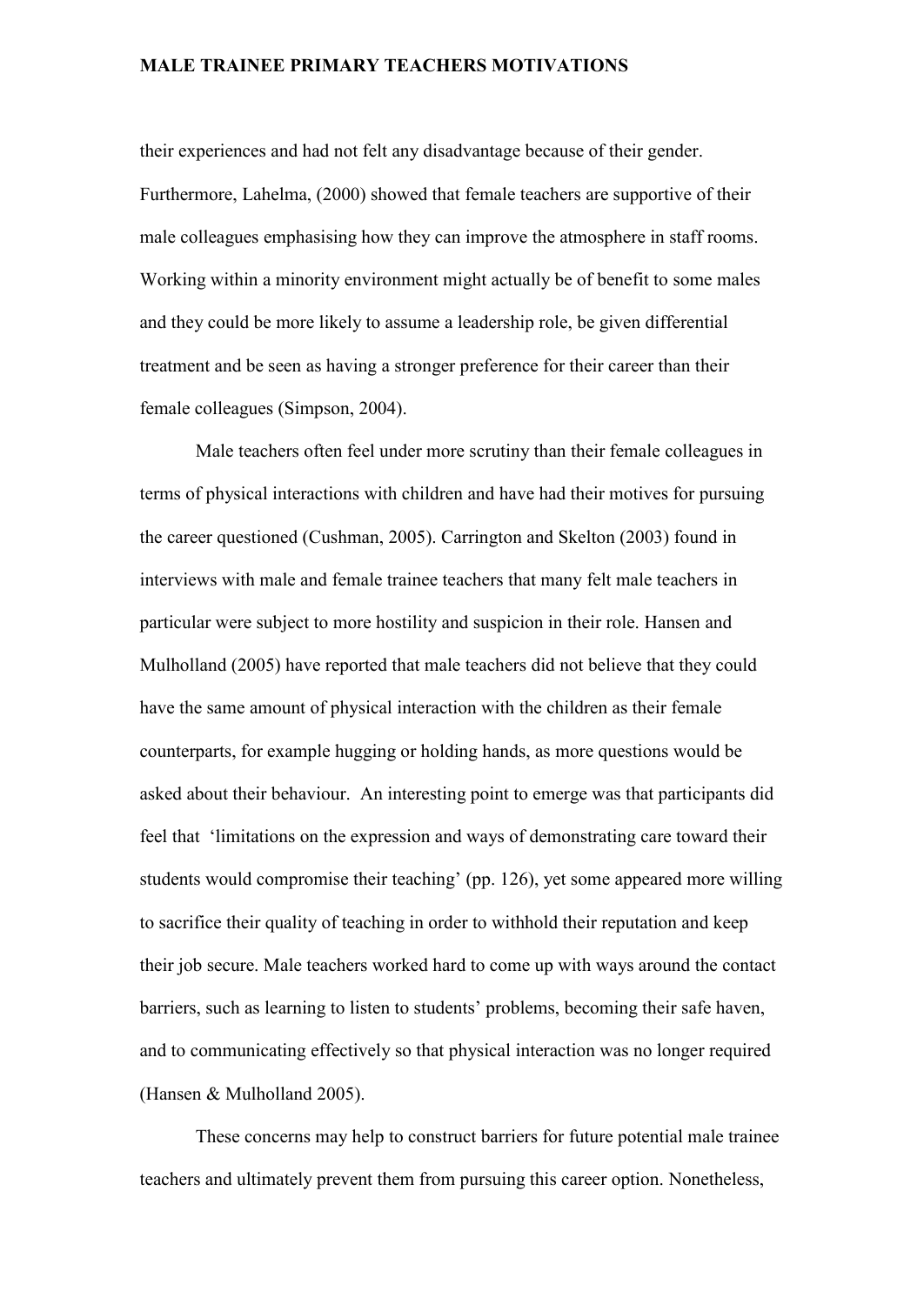male trainee teachers who are able to overcome these barriers are demonstrating remarkable resilience. They are able to maintain motivation for the profession despite experiencing risk. There are a number of motivators that can support successful career progression. Stroud et al. (2000) has demonstrated that intrinsic reasons were important in maintaining motivation for male trainee teachers, as men who partake in a career in primary education have a strong sense of purpose and commitment to what teaching requires from them. Many males entering teaching tend to have already had a career prior to the course and decided that route was not well suited to them; they substitute financial gain for the personal satisfaction they wish to achieve whilst being a primary school teacher.

Career progression could be another influencing factor in a man's choice to become a primary school teacher. Although statistics reveal that males are in the minority in the primary sector, they are however, more likely to become head teachers than their females colleagues. In 2014 there were 30,500 male and 178,000 female teachers; from the male cohort 15% were head teachers compared with only 7% for females. This shows the imbalance in terms of positions of power. Males, although more unlikely to join the profession, once they do are more likely to advance to a head teacher role (The Future Leaders Trust, 2016). This has been further acknowledged by Carrington and Skelton (2003) who wrote that one in four male teachers entering the profession will become a head teacher compared with only one in thirteen female teachers.

## *Resilience as a theoretical framework*

The current study uses resilience theory as its theoretical frame. Although there is no universally accepted definition of resilience, for the purpose of the present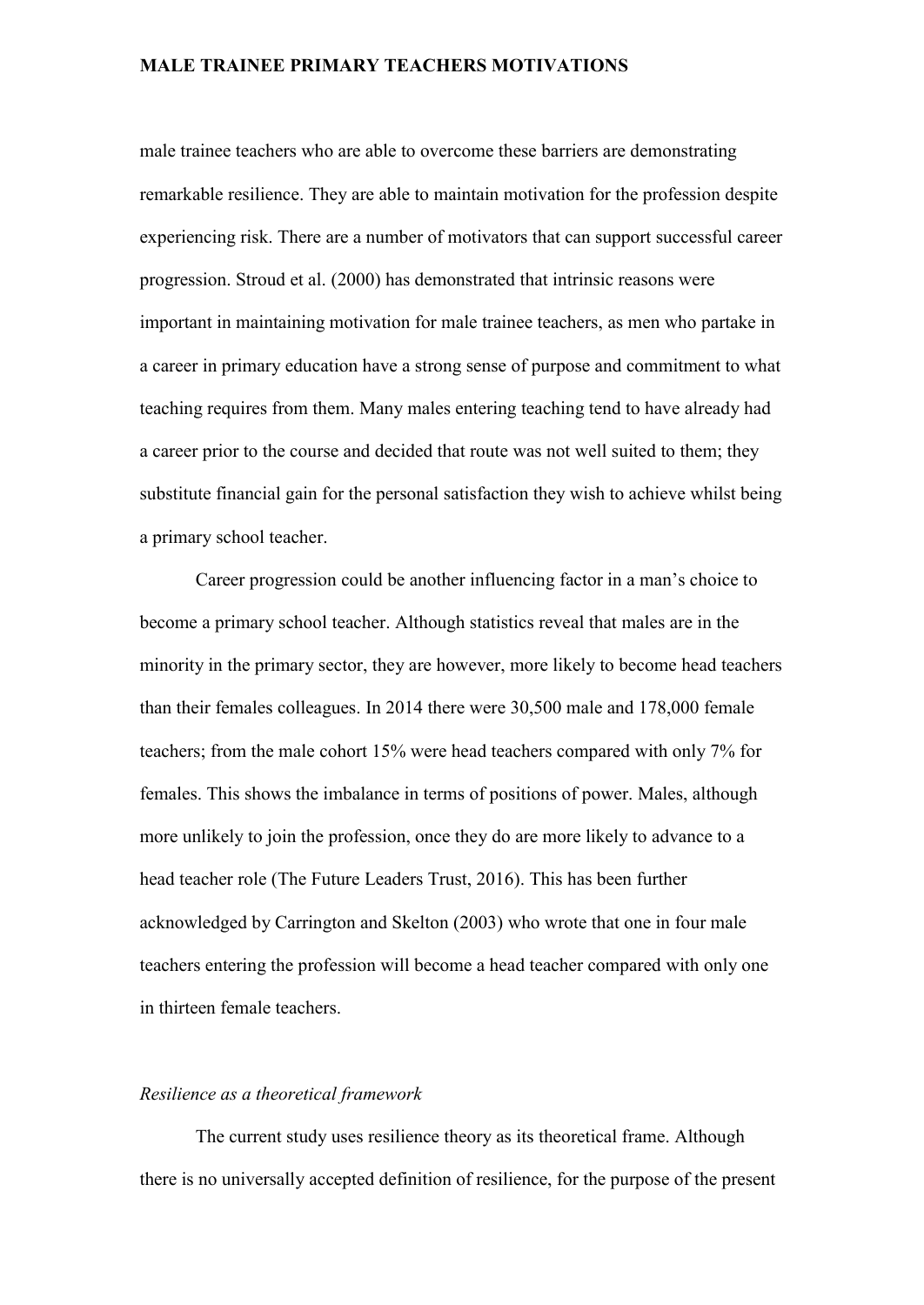study resilience will be defined as "a dynamic process encompassing positive adaption within the context of significant adversity" (Luthar, Cicchetti & Becker, 2000, p. 543). Resilience research is therefore built upon two fundamental judgements (Masten & Powell, 2003). Firstly, that the individual is demonstrating some kind of competence. For example in relation to male trainee teachers this could be conceptualised as engagement and progression on their course. Secondly, the individual has experienced, or is currently experiencing, significant risk. For example exposure to negative perceptions from outsiders, which has been highlighted in the previous literature (Cushman, 2005)

A resilience framework offers a compelling approach to understanding human behaviour, demonstrating how despite being within a risk situation humans are able to overcome the challenges and ultimately experience positive outcomes. Resilience research asks the question why humans who are experiencing an adverse situation in their backgrounds are able to achieve positive outcomes (Masten, 2001). They have not avoided the risk but have responded to it in a positive way and overcome the odds (Rutter, 1999). Resilience research is particularly appealing as it adopts a positive focus, identifying the strengths of individuals or relationships or communities that promote positive development (Fergus & Zimmerman, 2005, Evans & Pinnock, 2007).

This theory is a useful organising idea by which to frame the numerous potential barriers and motivations that are faced by male primary school teacher trainees. Acknowledging the process of how the barriers or risks they face (which may promote drop out from the training course) are overcome with the protective factors or motivators (which can moderate the barriers and promote progression on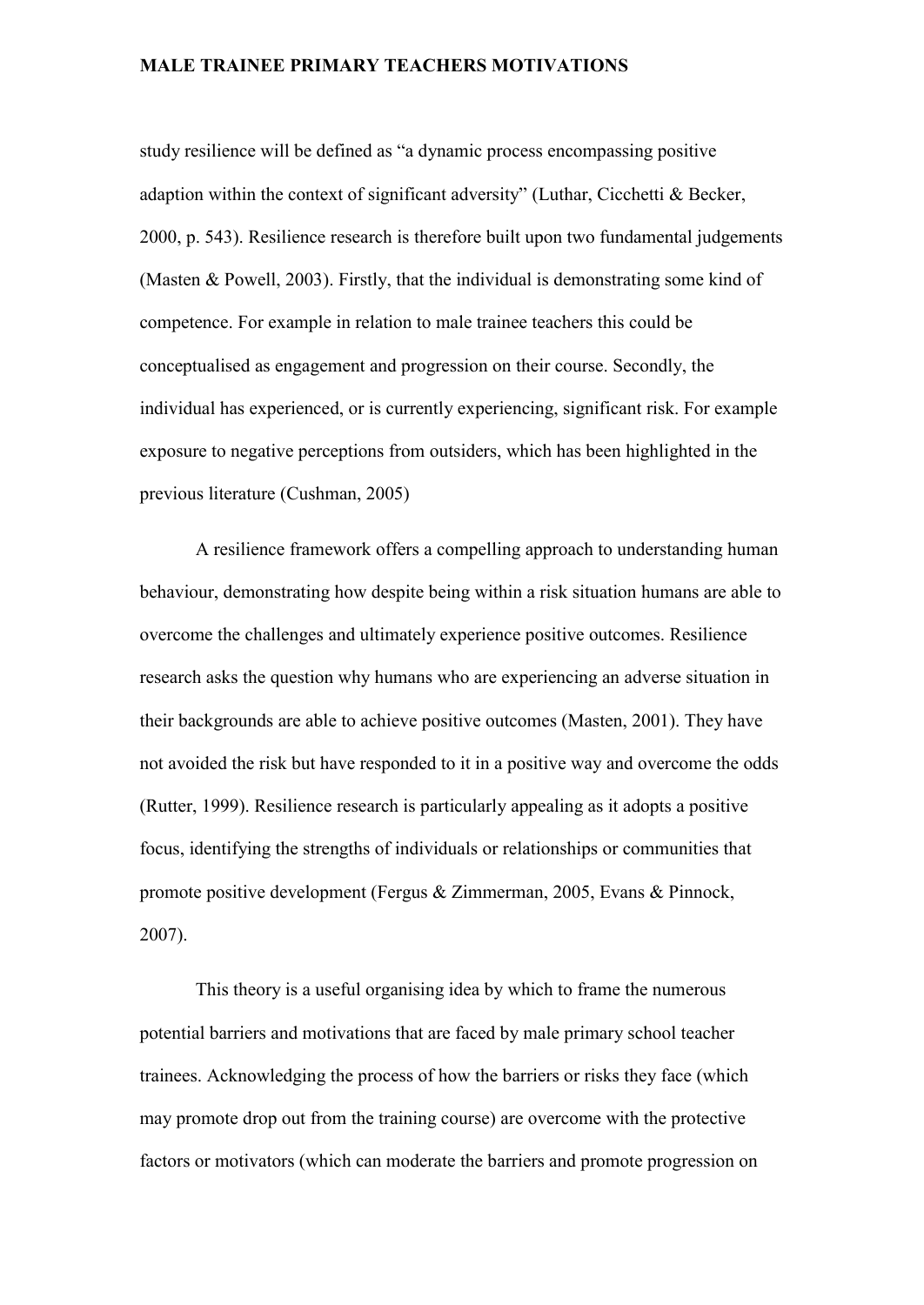the course) is key to resilience research. The theory is a prominent model within the education and psychological literature and has been used to explain many types of behaviours including behaviour difficulties in children (Author, 2016) and academic outcomes (Cutuli et al., 2013). Hence, there is a clear precedent set for its use here. The broad aim of the present study is to understand qualitatively how this process occurs – identifying the motivators that can overcome the barriers faced by the participants. In adopting a qualitative approach actual patterns of resilience functioning can be examined looking at each individuals unique barriers and motivators in detail.

# *Justification for the present study*

The focus for the current research was to explore further the motivations that male trainee primary school teachers have to pursue a career as a primary school teacher and how they overcome the barriers they face in the process. A considerable amount of the previous literature has focused solely on the negative experiences males have to endure (e.g. Cushman, 2005), whereas the present study adds to the literature base by adopting a more positive approach, exploring key motivations and particularly how male trainee teachers overcome the negative barriers they face. This research is therefore being framed within resilience theory and to our knowledge is the first study of its kind to utilise this psychological theory to account for the behaviour of this group of people.

A great deal of the relevant research in this field has focused on qualified teachers rather than those beginning the initial teacher training. A focus on this group of people is warranted, as males are more likely to drop out of teacher training courses compared with their female counterparts (Moyles & Cavendish, 2001,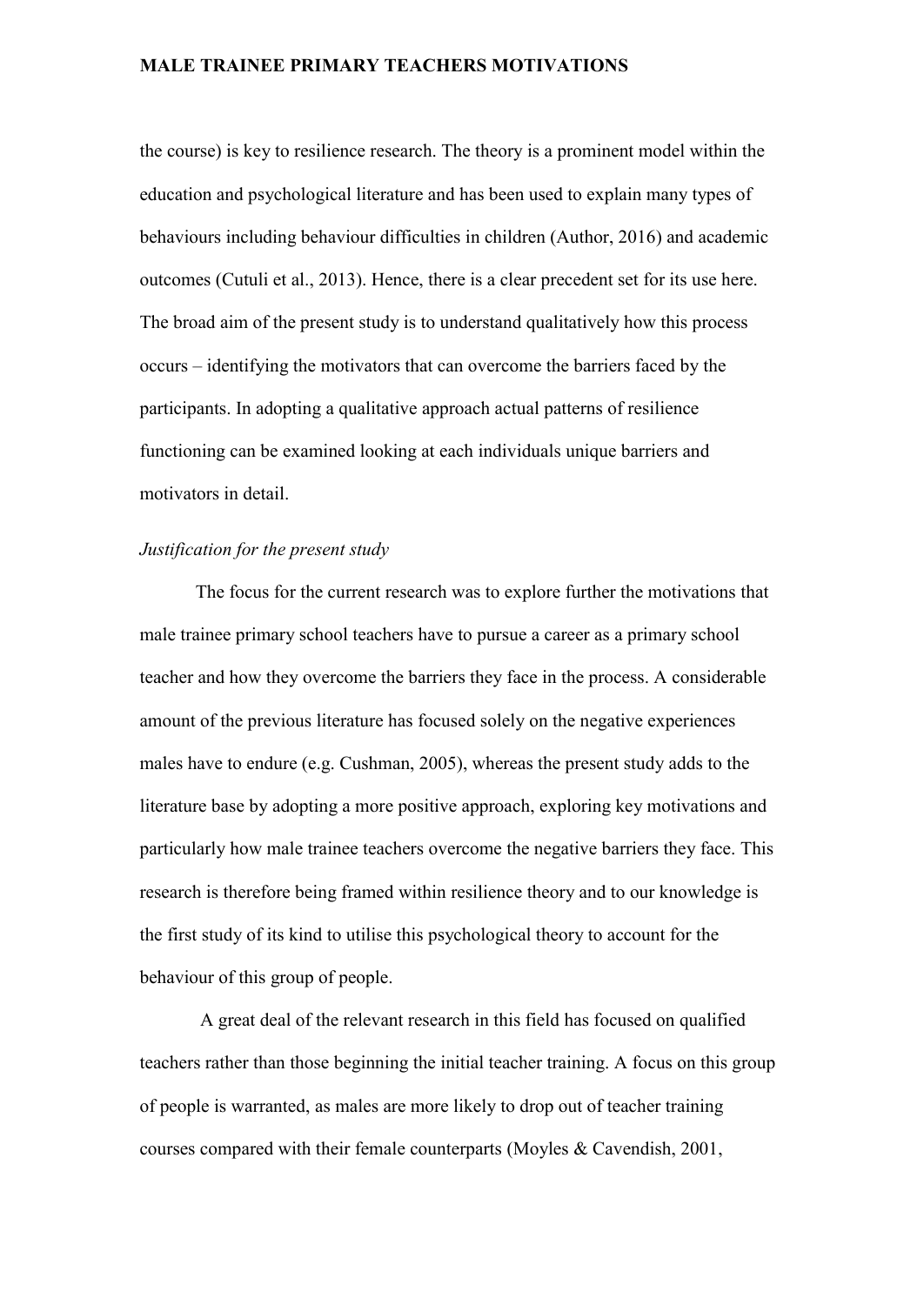Skelton, 2009). Furthermore, the majority of this research has been conducted outside of the UK, e.g. in Australia (Mulholland & Hansen, 2003) and the USA (Stroud et al. 2000). As some of this research has shown cross-cultural differences (Cushman, 2010), further study specific to the UK context is therefore required to gain a further idea of the experiences faced by male trainee primary students.

The finding from the present study will not only help gain a greater appreciation of why men might steer away from considering primary teaching as a viable profession, and why there are drop-outs in training courses (Szwed, 2010), but also further our understanding of the motivations students currently possess for studying the course. This will help to see how potential barriers can be overcome, therefore facilitating the process of recruiting more males on to training courses and ultimately encouraging more males to maintain within the profession. This is important so that ultimately the teaching profession will be a better reflection of society and more inclusive – allowing all teachers to thrive in a career that wants the best for the children they teach (Skelton, 2009)

The research question driving this study therefore is *how do male primary school teacher trainees overcome barriers they face in progressing within the profession?*

## **Methodology**

#### *Design*

The aim of the present study was to discover the experiences of male trainee primary school teachers. Exploring what motivates them for the profession, the barriers they face and how they have overcome these issues. The present study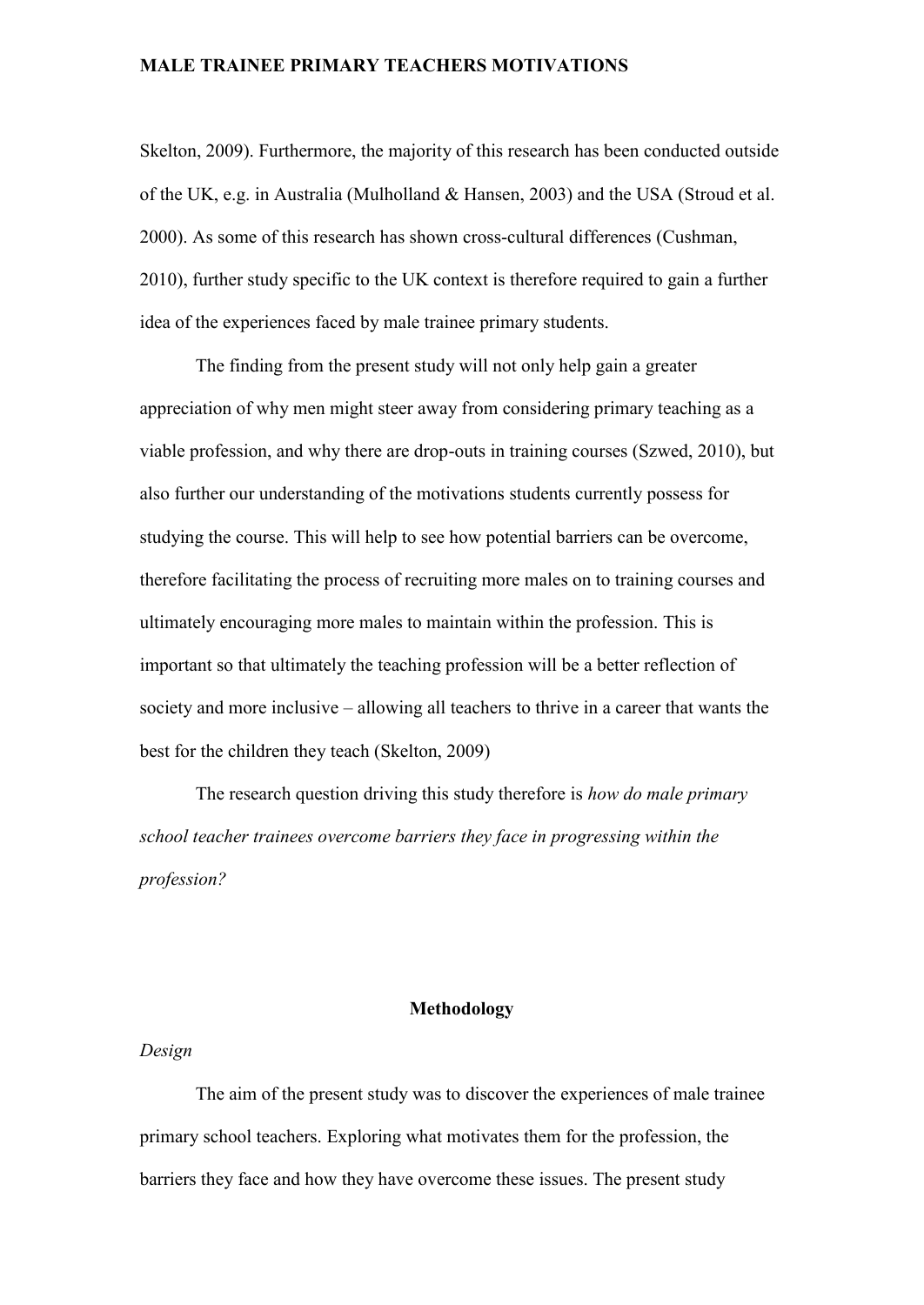adopted a qualitative design with semi-structure interviews for data collection. The main goal of using this approach was to 'capture the deep meaning of experience in the participants' own words' (Marshall & Rossman, 2011 pp.93). The study was carried out in England and as such highlights the unique perspective of this region on the position of male trainee teachers.

#### *Participants*

Six male students studying on a Post Graduate Certificate of Education (PGCE) course for primary education at a University in Northern England were recruited through purposive sampling. Participants were recruited from PGCE courses, as this is the principle means by which qualified teacher status is gained within the UK. Participants were aged 24-27, came from various educational backgrounds, and had diverse work experience prior to undertaking the course. The researchers, from the Psychology department, asked the course leader to send an invitation email to all males studying on the Primary PGCE through their university email address. Participants then volunteered for the study by contacting the researchers and agreeing to be interviewed for the purposes of the research.

#### *Data Collection*

Data were collected using six semi-structured interviews (one per participant), these allow participants to have freedom when expressing their thoughts and feelings surrounding the areas of interest (Horton, Macve, & Struyven, 2004). The semistructured interview protocol was developed by the researchers and included questions that enabled students to discuss their experience as a male primary PGCE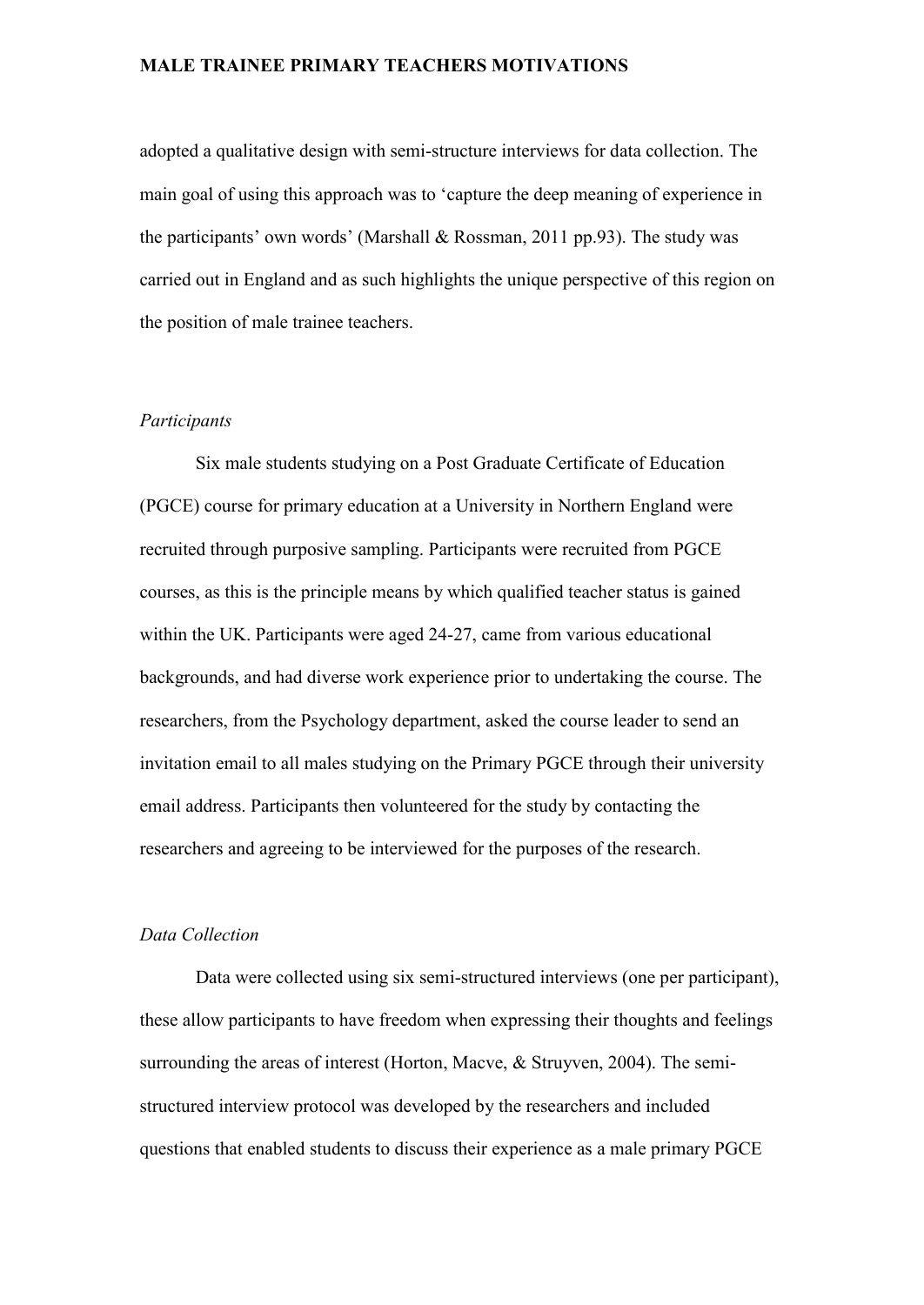student. Questions focused upon the potential barriers and challenges that male PGCE students potentially face in partaking in a primary teaching career, how they had overcome these barriers and what their current motivations to study the course were. Example questions included '*What challenges do you believe you have to face when choosing a career in primary education?'* and '*How do you overcome these challenges?'* Topics and questions were derived from an extensive literature review within the area and discussions within the research team. All the interviews were conducted in Spring 2015 and lasted approximately 30 minutes.

#### *Data Analysis*

Interviews were initially digitally recorded then transcribed verbatim by the researchers. A thematic analysis was used to analyse the data. This method allowed the researchers to identify, analyse and report themes within the data (Braun  $\&$ Clarke, 2006). The six-step process outlined by Braun & Clarke (2006) was implemented within this study to ensure accuracy and reliability. This method begins with familiarisation with the data, before initial codes are generated. The researcher then searches for themes, which are then reviewed before, they are defined and named. Finally, the report is produced. The researchers followed this approach – with discussions about key themes identified and justification for their inclusion within the report undertaken. This ensured the trustworthiness of the data and accuracy and consistency in the results produced.

## *Procedure*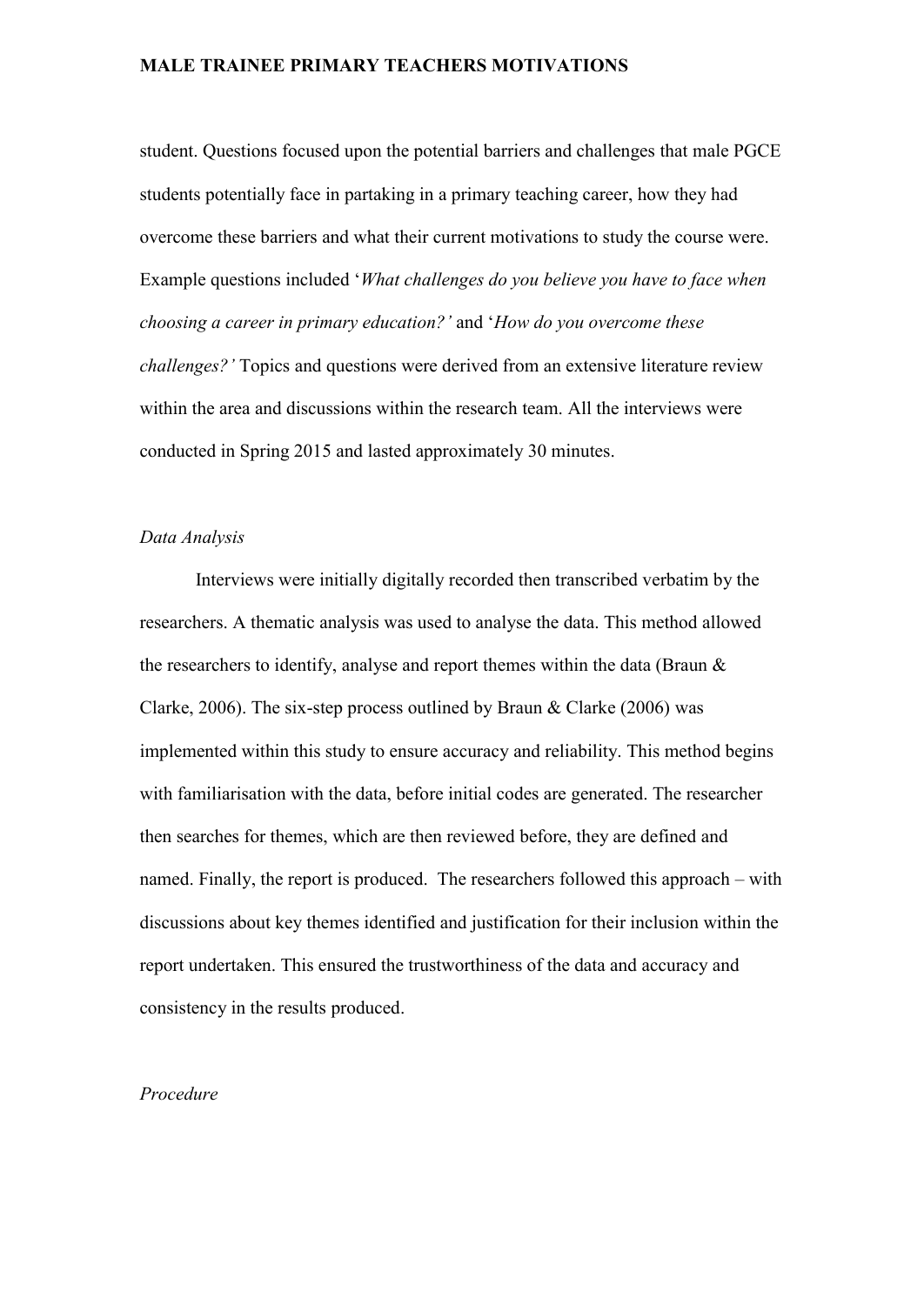Ethical approval was granted by the University ethics committee and written informed consent was gained from participants before the study commenced. Participants responded to an invitation email sent to all male students on the PGCE primary course. Students contacted the researcher and agreed to an in-depth interview about barriers and motivations for pursuing their chosen career. Interviews took place on the University campus in a familiar environment for the students. Interviews were recorded, transcribed, coded and key themes that emerged were recoded. Pseudonyms were used to protect identify of participants involved in the study.

#### **Analysis and Discussion**

A thematic analysis was conducted on the data, which revealed six main themes. Three related to potential barriers participants faced, these were issues with physical contact, experiencing negative outsider perceptions, and the challenges of working within a female orientated environment. Three themes also emerged as motivators for the participants that enabled them to overcome the barriers they faced and experience resilience, these were perceiving the profession as a positive career choice, experiencing a supportive working environment, and being seen as positive role model.

#### *Barriers for males partaking a career in primary education*

## *Physical Contact*

The most significant barrier male trainee teachers had to overcome in order to maintain within the profession concerned issues with physical contact with children. All the participants acknowledged that gender of the teacher played a role in whether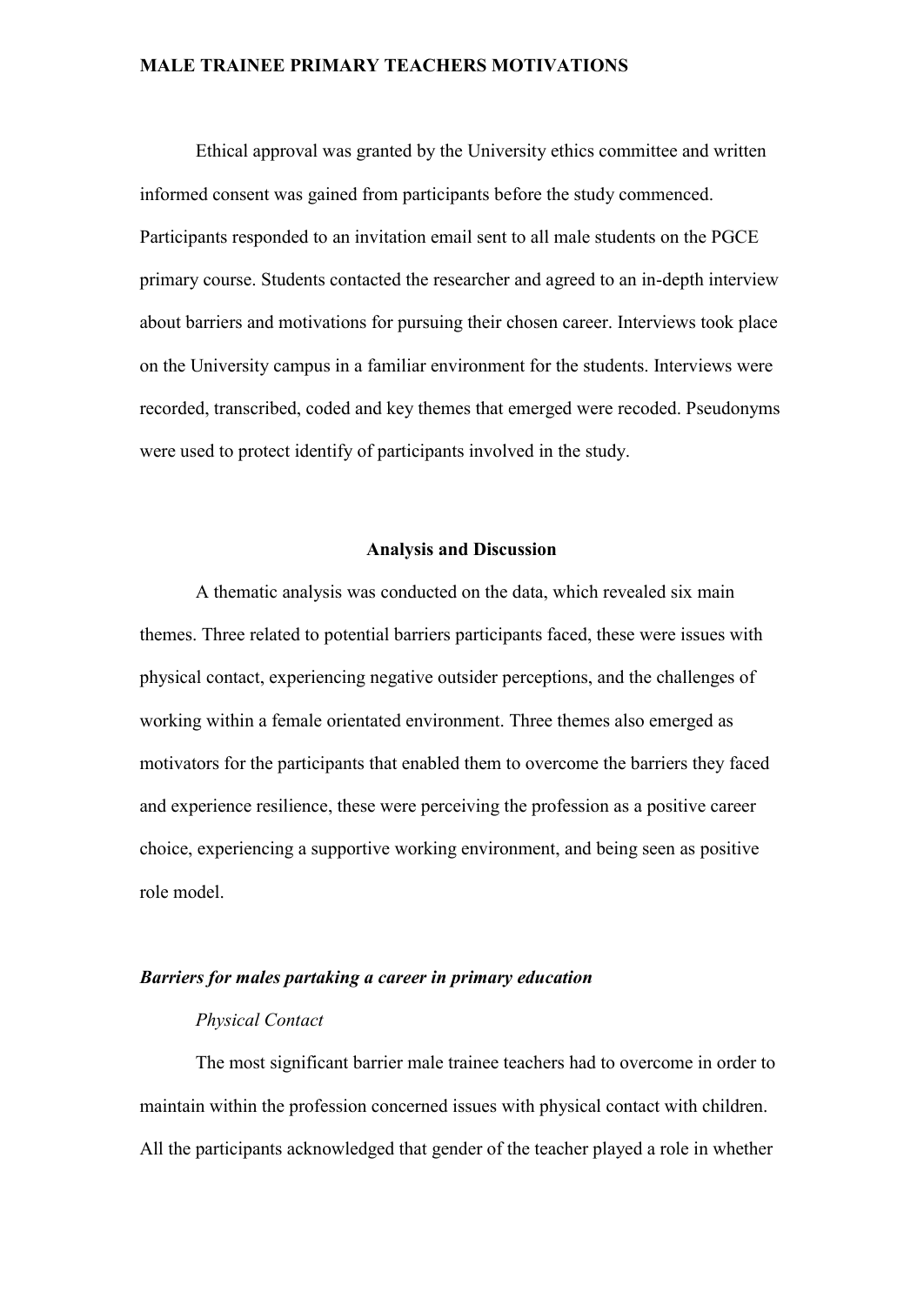physical contact with the children was deemed socially acceptable. Brad stated '*I think there might be a sort of general acceptance that that kind of physical contact between a female and a child is a little bit more acceptable than it is with a male'* (169-171). Dan also acknowledged that; '*you know men are more scrutinised in that sort of thing [physical contact], but it's, you know really bad! It's like, erm yeah being sort of made to feel like you're bad even though you're just sort of getting on with your job*'. (195-198). The issue of increased levels of scrutiny for males when interacting physically with children has been clearly highlighted in previous literature that has demonstrated male trainee teachers thought they were under more scrutiny than their females colleagues when interacting with young children (Hansen & Mulholland, 2003) and had their motives for pursuing the career questioned (Cushman, 2005; Carrington & Skelton, 2003). This is a particularly salient barrier, which males have to overcome if they are to maintain within the teaching profession and demonstrate resilience.

Some participants maintained that physical contact could be acceptable in certain circumstances and that patting a child on the back or giving them a hug was not an important issue, for example, '*if they* [the children] *want to come up and hug you, you don't push them away, you just let them do it'* (James, 229-230). Although the age of the child made a difference to the acceptance male teachers received by others. One participant stated that *'once you get up into the older ages, that when (p) then the reaction, I think just becomes very different with sort of physical interaction. I mean I found that I didn't tend to interact physically very much. I didn't think it was necessary' (Tom 155-158)*. Other participants, felt particularly uncomfortable with the idea of physical contact for example '*I'm not sure. I wouldn't be comfortable with that* [physical contact].' (Brad, 165). Participants expressed these ideas as they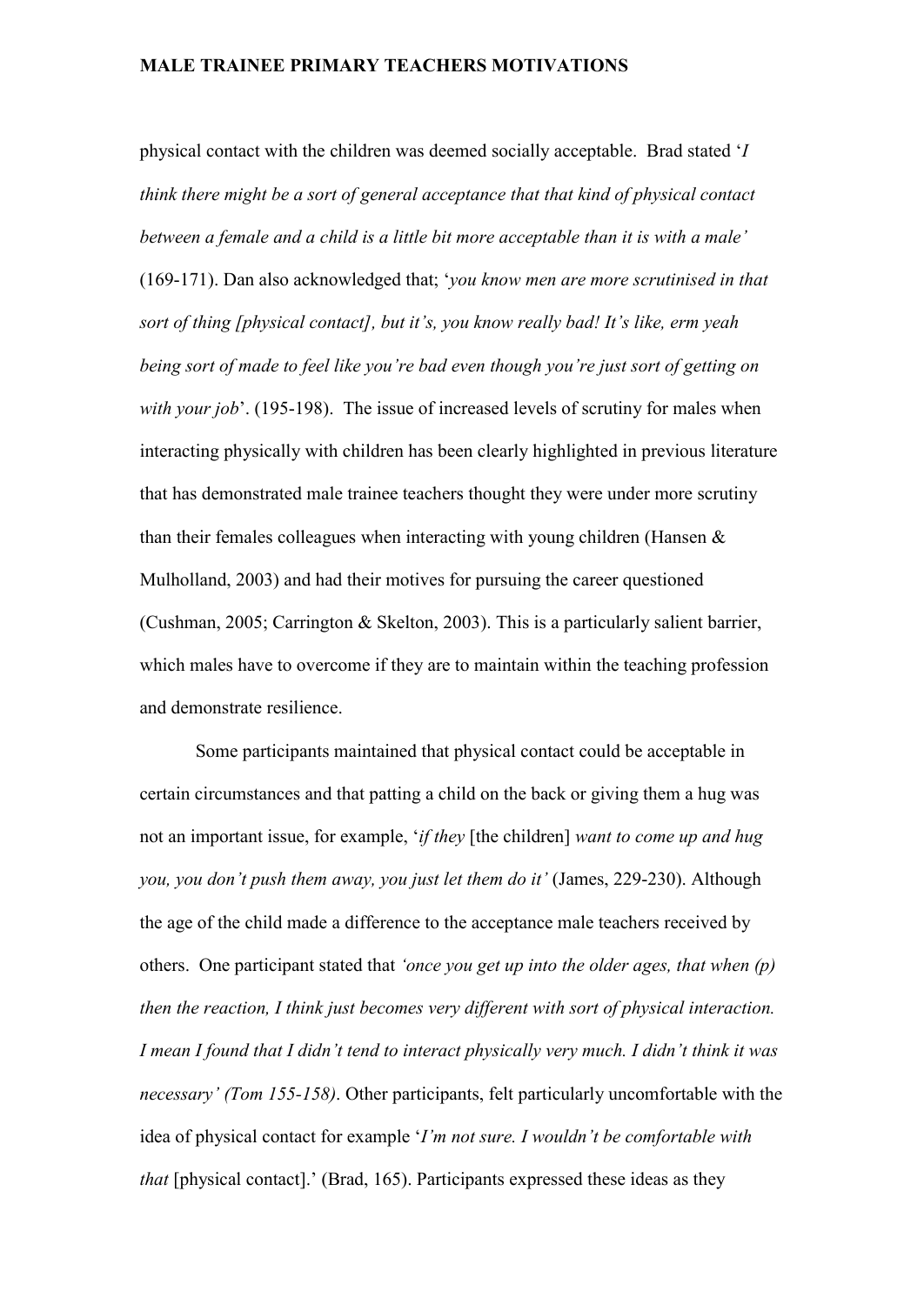acknowledged the importance of being above reproach and regarded safety precaution for themselves as a strong motivator and protective factor that was able to maintain their resilience for working within this profession. For example '*when you talk about safeguarding you're not only talking about keeping the children safeguarded, you've got to safeguard yourself*.' (Brad, 184-186). Participants here recognised that their behaviour impacts not only on their quality of teaching but also has an influence on their reputation and ultimately job security (Hansen & Mulholland, 2003).

# *Negative Outsider Perceptions*

A second important barrier to becoming a successful primary school teacher that male trainees have to overcome is the negative perceptions from various 'outsiders' in particular the media and from other qualified teachers. The majority of the participants expressed being very aware of the negative perceptions, highlighted by the media, of male primary schools teachers. One participant expressed feeling very worried about the stereotypes placed on male teachers: '*yeah I guess it's like the media sort of, and the way they portray these sorts of things. It makes you worry, A lot, so erm yeah you have to be really careful.*' (Dan, 198-201). Two participants mentioned watching films based around male primary school teachers being wrongfully accused of inappropriate behaviour with young female students. They expressed feeling worried about the prospect of having to deal with a false allegation as a male trainee teacher. '*So if there was ever an incident erm (p) where, where you know something like that happened… that would ruin your confidence and er what you want to do in becoming a teacher straight away*.' (Dan, 229-235). Furthermore, Matt stated*: 'it is a risk that you're aware of because at the end of the day if there are*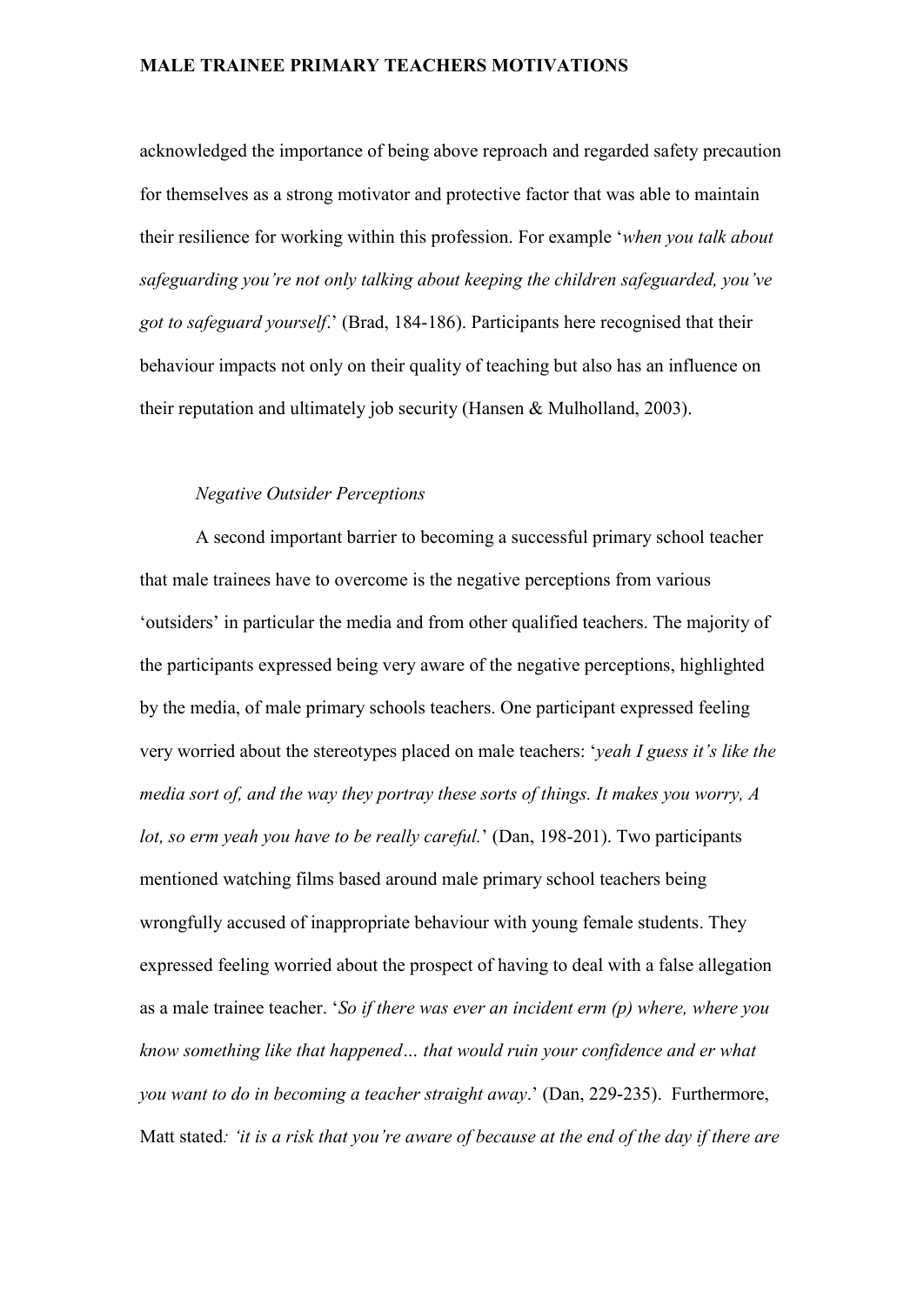*any allegations like that that ever come up, if they're not true (p) it doesn't matter cos mud sticks, you know what I mean?' (244-247).* 

This core barrier has already been mentioned in previous literature as male teachers are often become concerned that outsiders question their motives for wanting to work within the teaching profession and see them as potential child abusers, (Thornton, 1999). This theme was evident in all the participants' interviews and they acknowledged it was a significant barrier to overcome if they wanted a professional career in teaching. This is a significant issue that despite all participants acknowledging this risk, they still maintained motivation for the profession and in doing so displaying resilience in a challenging environment.

Male trainee teachers also acknowledge experiencing negative views from qualified teachers, particularly females. One viewpoint made by qualified teachers was that male teachers are assumed to progress through the managerial chain at a faster rate than females, and male teachers are more likely to get primary teaching jobs solely because of their gender, as schools need more male teachers. This idea was mentioned by Brad who stated: '*I've actually noticed it (p) while I've been training that I think a lot of females, well not just females but a lot of people assume that you're going to progress really quickly through the chain (p) just because we're male.' (69-72).* This idea has been backed up within the literature as Cushman (2005) found that female colleagues would often joke that some males only got the job because of their gender, not because of their skill or ability to teach. Nonetheless, the evidence does suggest that this is not just a stereotypical view and that male teachers are more likely to become head teachers than their female colleagues (Carrington and Skelton, 2003).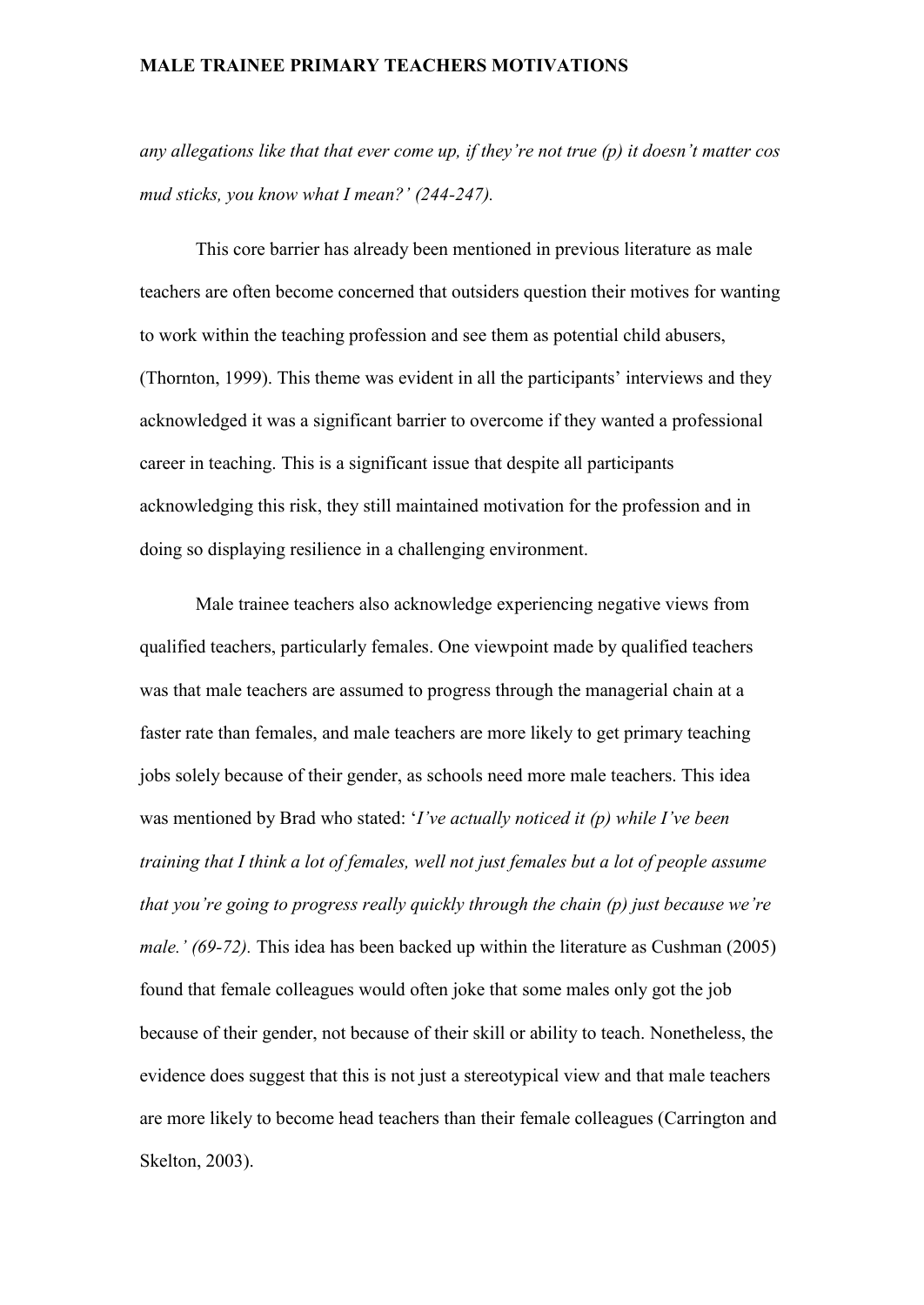A further negative perception that male trainee teachers have to overcome is experiencing sexism in form of negative stereotypes James mentioned that, '*as a bloke you do get the tag of being a little bit lazier than the rest of them, erm, it's a bit, it's a bit sexist.*' (110-111). This idea has been backed up in previous literature where Mulholland and Hansen (2003) found that female teachers branded male teachers as lazy solely because of their gender.

#### *Female Orientated Environment*

A third challenge faced by male trainee primary teacher is working within a female orientated environment. Many of the participants stated that working within primary schools could at times be challenging and isolating as it was harder to work with so many females. Jake mentioned: '*I guess in some ways it is kind of hard to work in a job where there are so many women*.' (41-42). Brad recognised a potential barrier when placed in a sector, which was predominantly female (Harris and Barnes, 2009): '*it could make you feel quite isolated I think (p) yeah. It, you know, if the girls all kind of group together and you were, you know, on your own (p) you could feel a little left out*' (116-119*).* This idea was further expressed in terms of integrating in the staffroom; *'I think it's maybe harder to integrate a little bit into the staff room and stuff cos you don't really want to talk about the things (pause) the things that they're talking about, as bad as that sounds' (Jake, 48-51).* The topics of conversations some participants found in the staffroom were not to their liking either, this made it even harder for them to interact with other teachers in that environment, furthermore how other teachers talked felt more isolating to male trainees as Matt mentioned that '*a bit of bitching going on or something like that...That can divide a staffroom'* (95-97). These issues can be supported in the previous literature as Cushman (2005) found that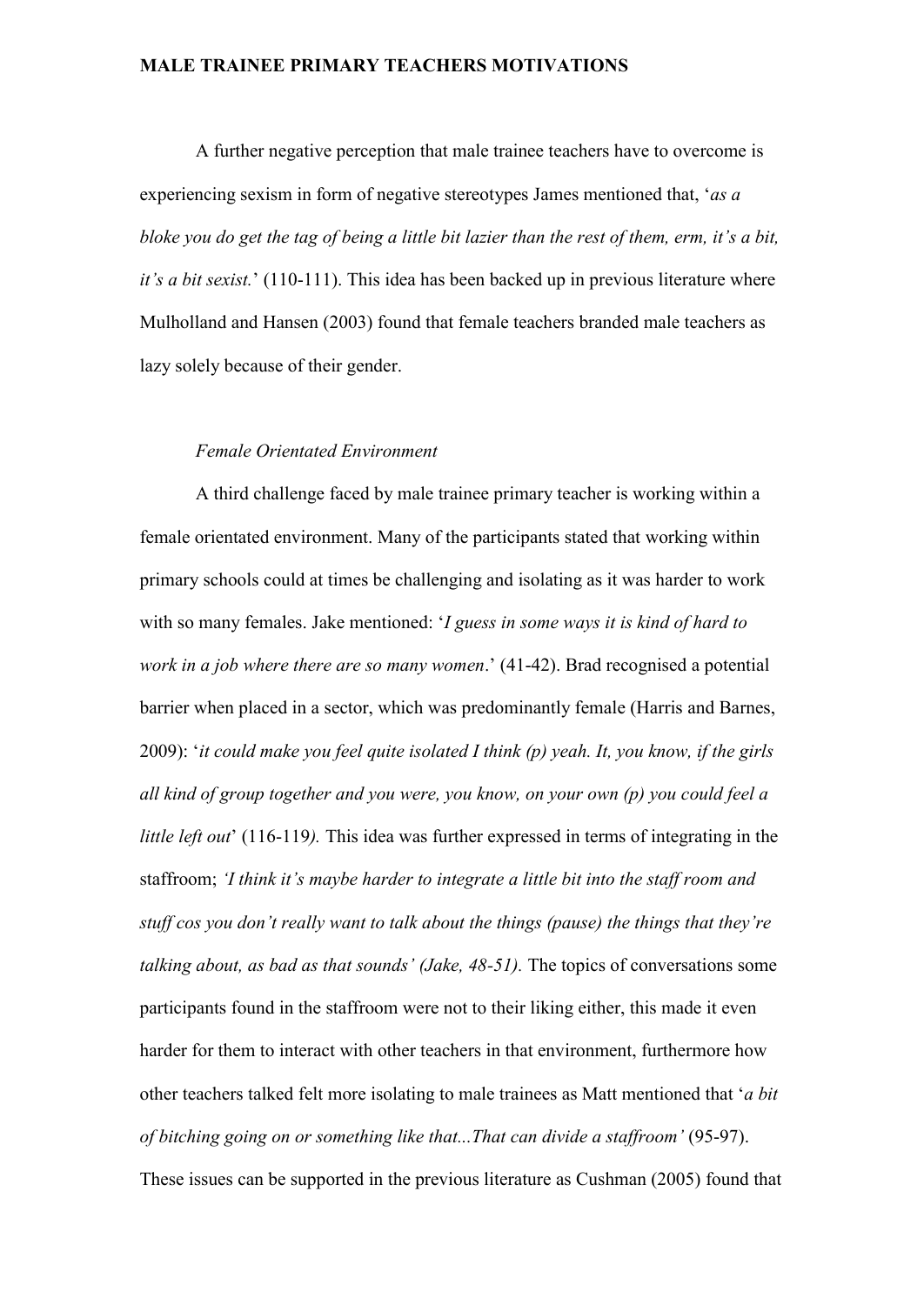the highly female environment had an adverse effect on males' decision to become primary school teachers.

Participants however, demonstrated that having an outgoing personality and being comfortable around women could help to overcome this barrier. Although not explicitly mentioned by the participant's issues mentioned by Simpson (2004) who suggested that being a minority could lead to differential treatment and more leadership roles, could be issues here. These potential protective factors are therefore important in helping to overcome risks experienced and demonstrate resilience in this context. For example one participant mentioned that '*I can work well with women and I always have been able to, so I had no problems with that. Erm (p) I just kind of, you know there was a big table in the middle of the staffroom and I just sort of came in and plonked my food next to them all and started chatting!*' (Brad, 323-327)

## *Motivations for males partaking a career in primary education*

## *Positive Career Choice*

Throughout the interviews the motivating theme of positive career choice became apparent. All participants expressed how they thought primary school teaching was a good career, which they both enjoyed and gained a sense of achievement from, ' *it is the most rewarding thing that I have ever done. Like, I feel so good about myself after I've taught a successful lesson*.' (James, 38-40). A similar idea has been reflected in the previous literature as Stroud et al. (2000) found that the prospects of making a difference to a child's life, and primary school teaching being considered as a good career choice, were highly motivating factors for males choosing primary education as a career. Although not explicitly mentioned by the participants within the interviews, career development and could be seen as a particularly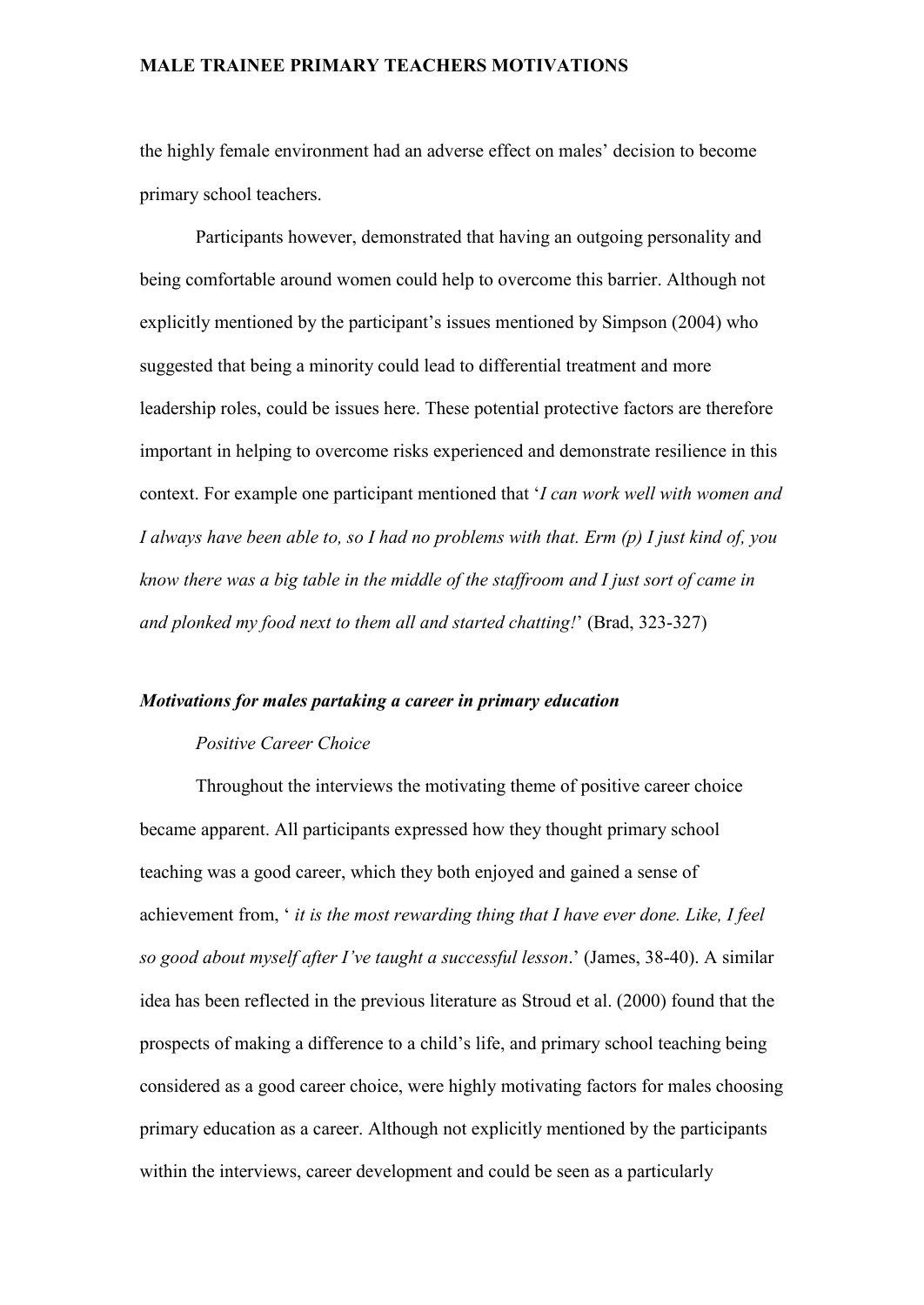important motivator and that the prospect of becoming a head teacher is more likely for male teachers than their female colleagues (Carrington and Skelton 2003). Despite the risks of maintaining in the profession as already mentioned by the participants, a positive career choice was a strong motivator or protective factor that can moderate any barrier faced and facilitate resilience.

Job security was a further positive factor that participants mentioned around primary school teaching. Matt in particular expressed how he believed it was a very important factor when deciding to choose the career path: 'w*ell teaching is something that I'd always sort of considered and then I suppose job security would be important*.' (40-42). However, he did express that he thought that as a male teacher he would be more likely to get the job because he was aware that schools are in need of male teachers, '..*maybe as a male in a primary school environment you're more likely to get a job, so that was a factor'* (48-49). Nonetheless, the prospect of getting a job simply because of their gender as a motivator was not found to be a generalised view, '…*I would hate it if erm, if I found out that I got the job over someone else, purely because of my gender*.' (Dan, 108-110).

#### *Supportive Environment*

A second motivating theme that was found to be important in overcoming the barriers male teachers often faced was being situated within a supportive environment. James mentioned that friends and family were overall very happy with his career choice and were supportive of him. *'they're nothing but supportive… all my friends think it's great, especially being a bloke, I mean a lot of my friends are teachers anyway, but mainly females, but they think it's great*' (James, 64-67). Nonetheless, Jake did express a slightly different response when talking about his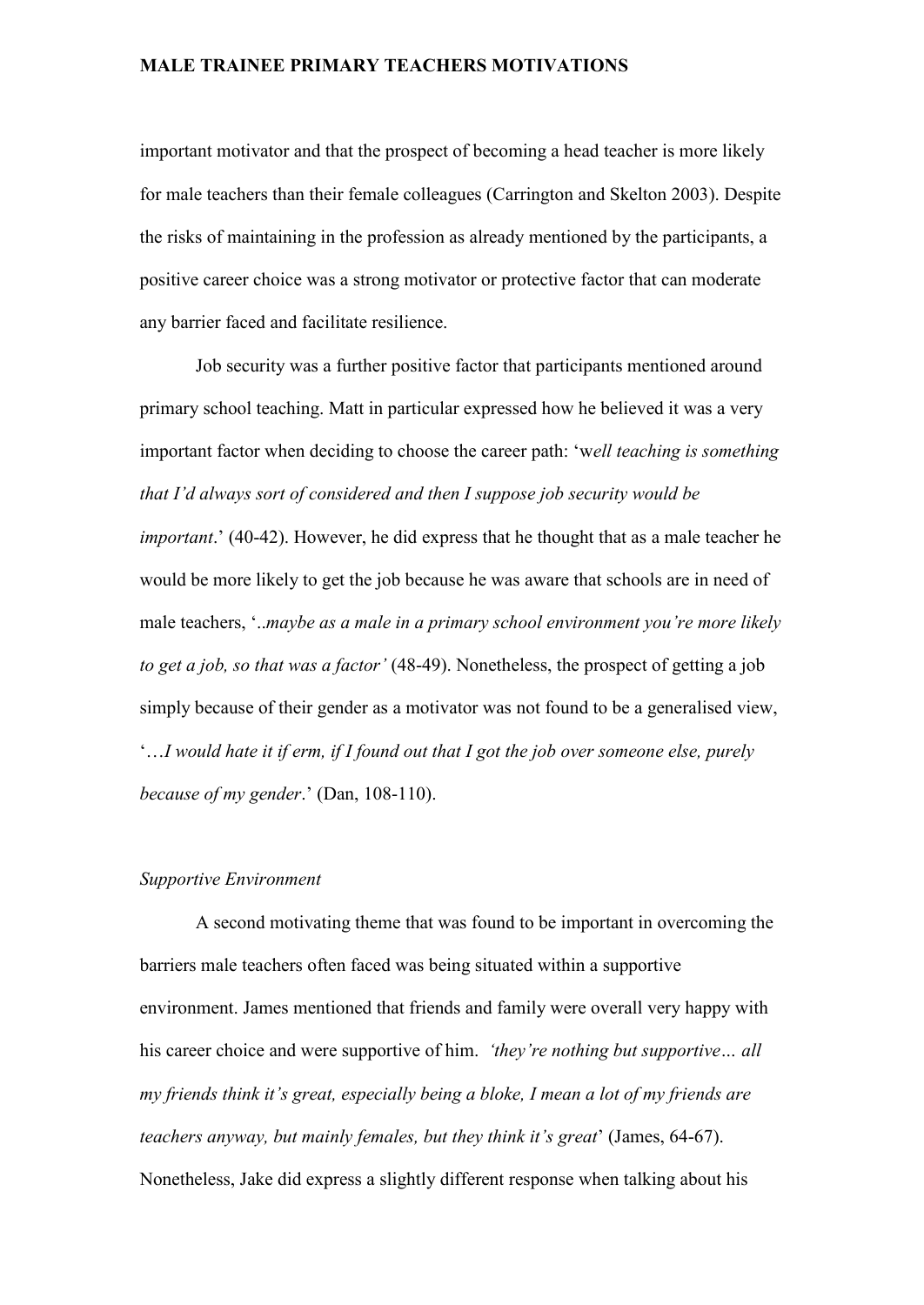male friends' reaction to him becoming a primary teacher. He found that his career choice was not as accepted by his male rugby friends as they thought it was an easy job. This evidence supports the view given by Mulholland and Hansen (2003) who found that some male teachers were criticised for choosing primary education as a career by their friends as they thought it was an easy occupation. However, Jake explained that once his friends understood the complexity and demand of the role they became more appreciative, but initially this was not the case. '*Yeah, they're fine I guess. I guess some of the lads joke a bit cos I play rugby, so the lads joke a bit like it's just colouring in and stuff, but I think they appreciate how much work actually goes into it and stuff once you show them how hard you work.*' (29-32)

Not only did the acceptance of family and friends make a difference to the males, the acceptance from other professionals did too. Some expressed the feeling of being welcomed and accepted by other teachers and this was a great motivator to them to continue in the profession, '…*when I've been in primary schools they all say you know 'it's brilliant' 'it's good news' 'you'll go on and should do well' so yeah, positives I'd say*!' (Tom, 107-110). Clearly a supportive environment is a strong protective factor that can mitigate against the risk often experienced by male trainee teachers.

## *Role Model*

A further motivating theme that arose from the interviews was that male primary teachers held the traditional view that male teachers are important within schools as they provided an alternative albeit positive form of masculinity (Skelton, 2002). These trainee teachers believed they were being perceived as a role model or father figure to the young children. One of the participants stated that '*If they're*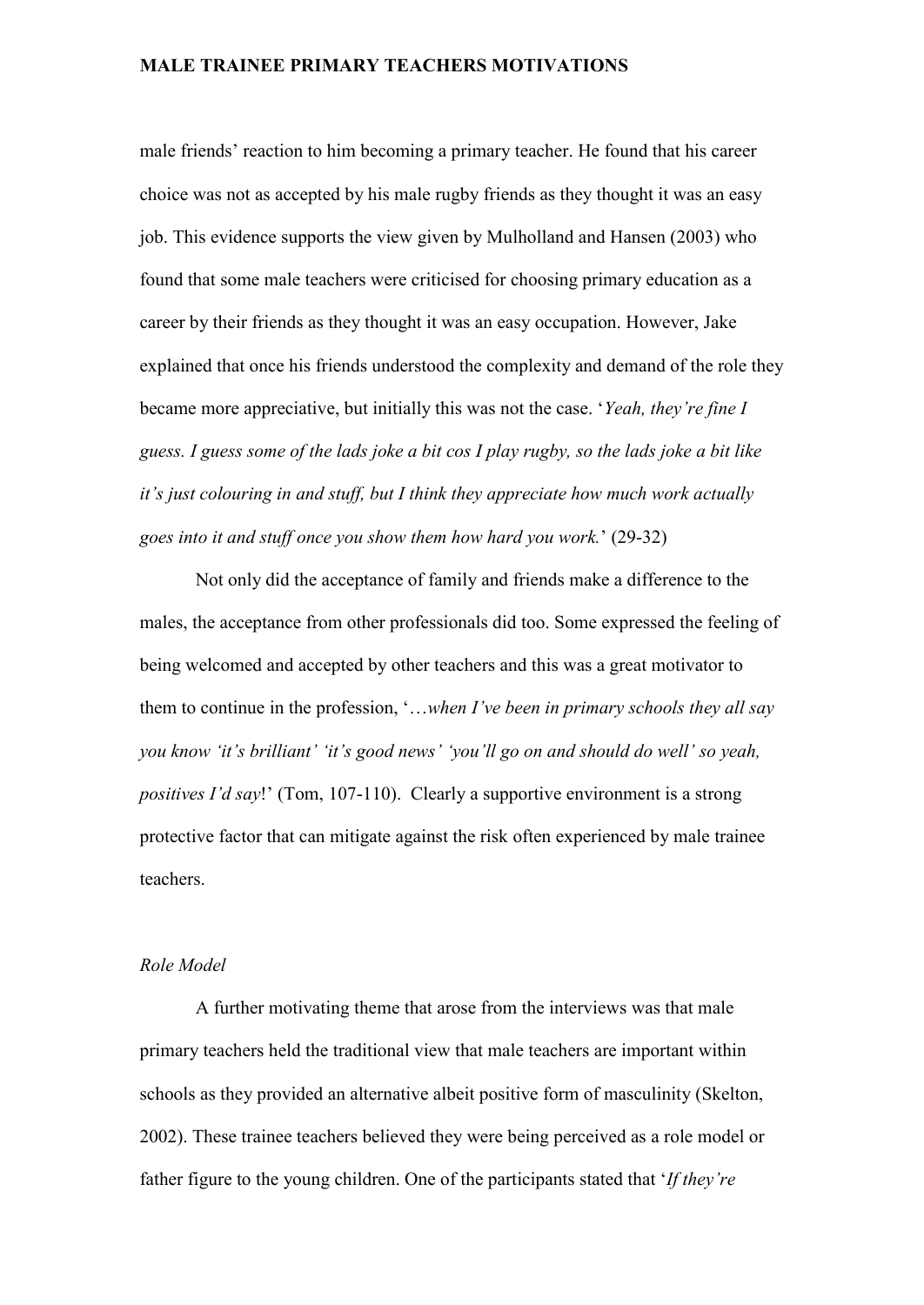*coming from a deprived area or an area where there are broken families then there are a lot of boys who only have female role models in their life… then they've gone through such a long development phase without any, without any male role models for them*.' (Brad, 284-290). This quote was further supported by another participant who mentioned that '*you've got a lot of kids that are coming from maybe one-parent families and might not have father… I dunno male role model sort of thing like, which is what you're trying to do, at the same time you are trying to be a role model'* (Matt, 197-206). Many young children in schools are without a father figure the Office for National Statistics, (2013) found that 1.9 million of families in the UK consist of lone parents with dependent children, 91% of these single parents were found to be female.

It is probable that these children may turn to their male teachers to fulfil that role and McGrath & Sinclair (2013) have reported that males were perceived as role models and father figures for the young students. Nonetheless, this view has been criticised by Bricheno & Thornton (2007) who dismiss claims that male teachers act as role models for boys and help to improve their attainment and behaviour. They found only 2.4% of their sample mentioned teachers as being significant role models in their lives, casting doubt that under achievement and problematic behaviour could be improved by the use of role modelling. Other studies support this claim that gender specific role models have little impact on student attainment and behaviour (Carrington et al. 2008; Francis et al. 2008).

Nonetheless, despite the evidence, the male teachers in this study still held the more traditional view that in some way providing a male role model would be beneficial for the children they taught. Participants spoke more generally about their perceived influence as a role model and did not mention academic outcomes specifically, but alluded to more positive societal concerns in general. Cushman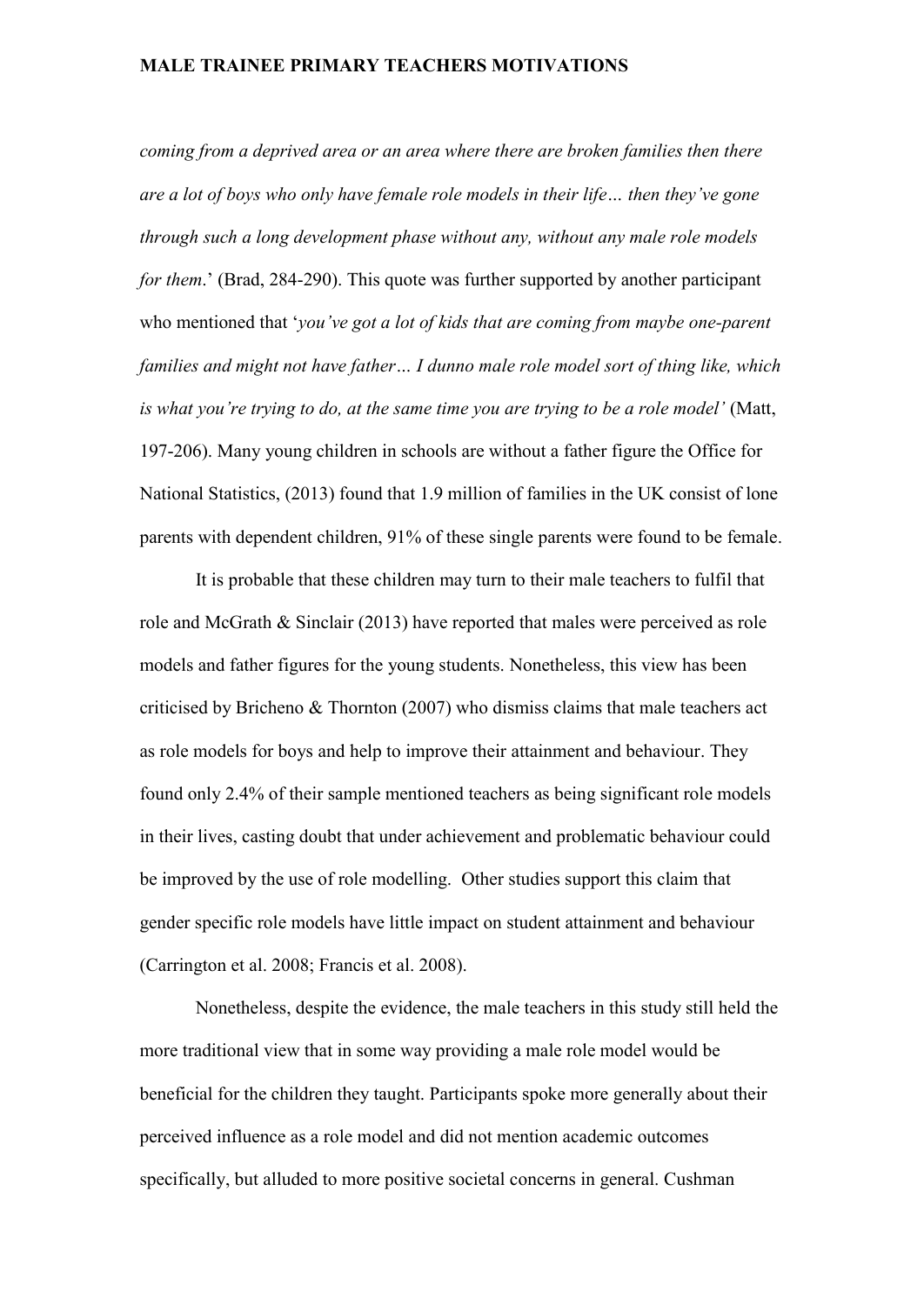(2009) interviewed head teachers and found they felt male teachers were not so important for academic but societal concerns where there was often a lack of a positive male adult in their children's lives. This positive outcome of being a male primary teacher is clearly a strong motivating factor, which enables the participants to display resilience in the face the risks they face in starting in this career.

#### *Limitations and ideas for future research*

The findings from the present study need to be considered in light of the potential limitations. Firstly, the participants from this study were trainee teachers who had only been on one school placement and therefore had relatively little experience working as a teacher within schools. To extend these findings further interviews could be conducted before teacher training begins and also at the end of the course and once Qualified Teacher Status has been gained to examine more indepth the dynamic nature of motivators and barriers across time. Secondly, only six participants from a single course provider volunteered for this study. Although this was sufficient for qualitative research and could uncover the participants' personal experiences and opinions around choosing primary teaching as a career, recruiting other participants from different course providers would be insightful. Finally, a more detailed and in-depth interview could have been conducted with the participants. Key issues such as relationships with their peers, colleagues, parents could have been expanded upon to produce richer data and gain more of an insight into this phenomenon. Perhaps adding in other qualitative methods to further research such as diary entries and focus groups would help to expand the barriers and motivators experienced by male trainee teachers.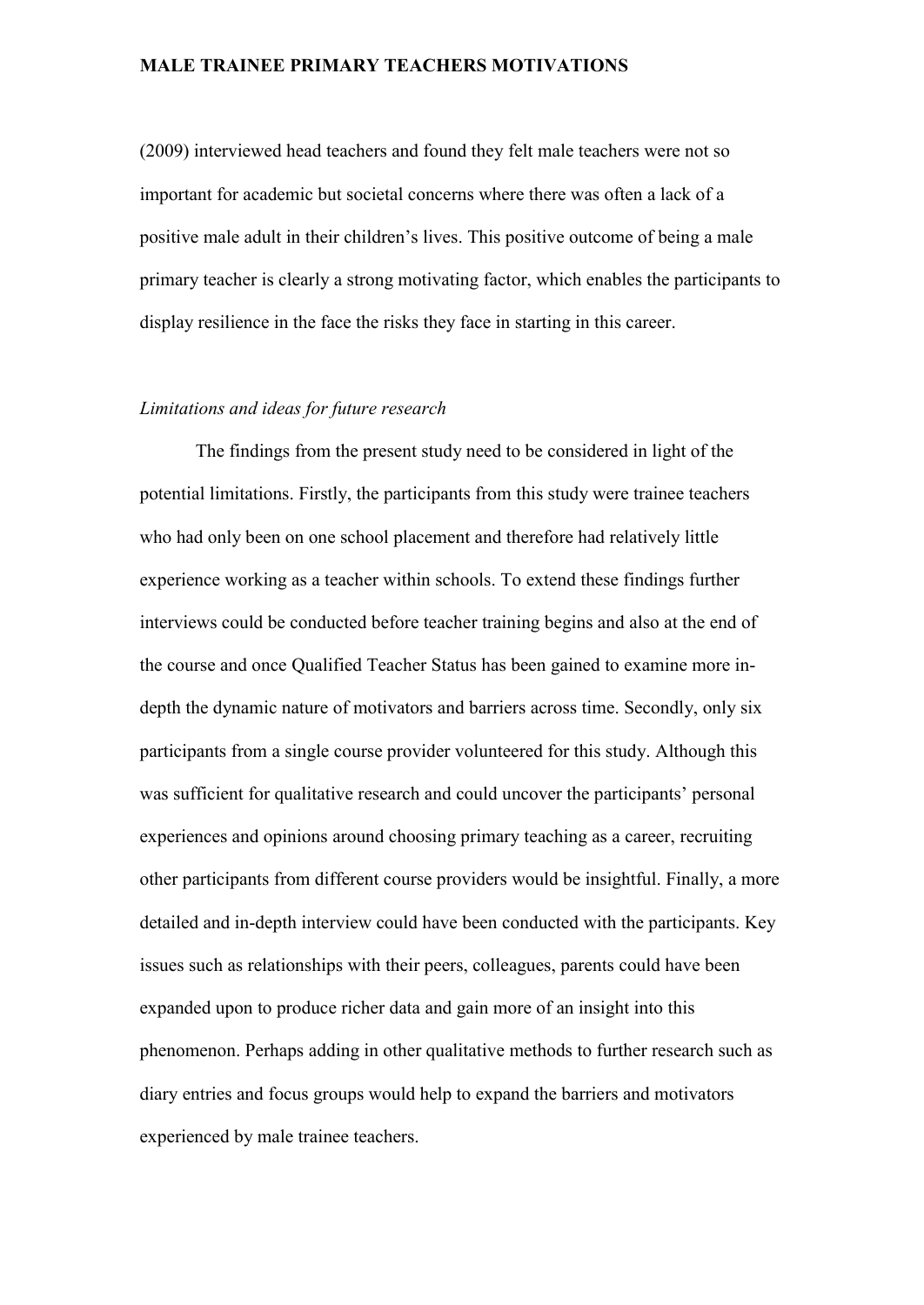#### *Implications for Intervention*

The aim for the current research was to explore how males who choose to pursue a career in primary education could overcome the barriers they face and maintain motivation for the profession. With the clear gender imbalance within the profession currently, recruiting more males (and also other minority groups) should be of concern to the Department for Education (DfE). It is important for children to see teachers of all backgrounds pursuing a career they are passionate about (Skelton, 2009).

Specifically for male teachers, the current study identified that key motivators were, being perceived as a role model by the children, seeing teaching as a positive career choice and having a supportive environment. These can all help overcome any of the potential barriers they face maintaining in the profession. Where possible these motivations could be further enhanced perhaps by using case studies in recruitment drives from previous trainees.

The male trainee teachers however, within this study identified three key barriers. The first was the barrier of physical contact with young children. In order to reduce this influence incorporating more training about safeguarding to ensure male students are confident with the issues and have the skills needed to teach without worrying about physical contact could be adopted. Teaching listening skills and rapport that do not depend upon physical contact would be beneficial. Secondly, working within a female oriented environment was perceived as a potential barrier. Training course that add quality mentoring for male teachers is particularly important (Mistry & Sood, 2015). Male students have reported enjoying the training course to a greater extent when they were around other males students, as they feel 'safe', comfortable seeking help and more motivated to learn (Mulholland & Hansen, 2003).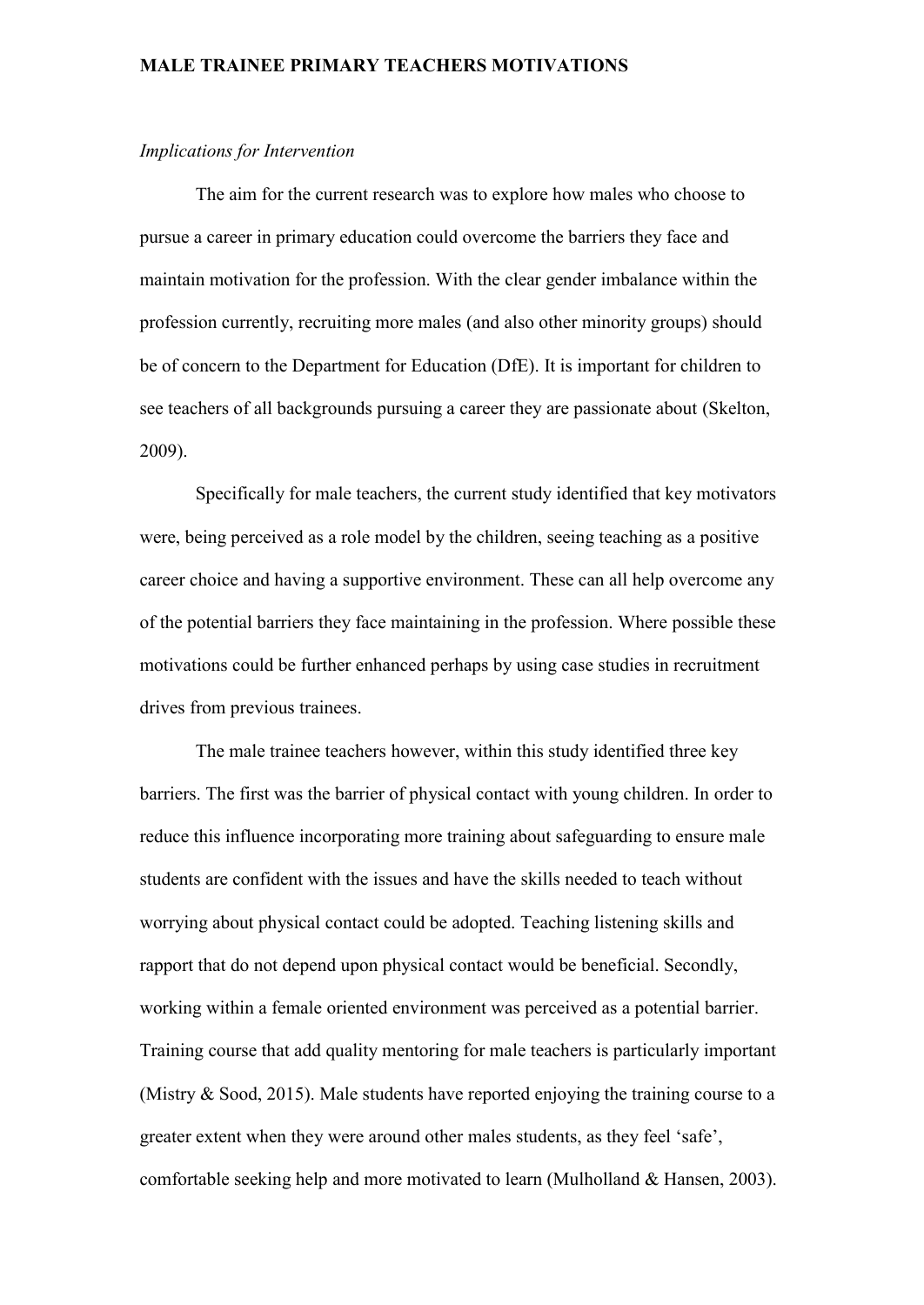It has also been reported that attending 'men's' groups aided feelings of contentment about the course as these groups had made significant enhancements in their professional development (Warwick et al, 2012). The final barrier that arose from the current research was the negative outsider perceptions that males have to overcome when choosing to become a primary school teacher. Attempting to end stereotypical opinions from staff, pupils, parents, and the wider community could aid in this regard. Policy interventions in recruitment campaigns could acknowledge how stereotypes are established and can ultimately be eliminated (Skelton, 2009), as this could be particularly important for recruitment.

#### *Conclusion*

To conclude, the current study explored how the barriers faced by male trainee primary teachers could be overcome. Three barriers were highlighted: physical contact, negative outsider perceptions and working within a female orientated environment. Nonetheless, these barriers were able to be overcome by other strong motivating factors, these were understating that teaching is a positive career choice, being within a supportive environment and being perceived as an effective role model. The participants within this study have therefore demonstrated resilience. They have shown that resilience is a common human adaption rather than anything extra ordinary (Masten, 2001)

All the participants within this study identified different degrees of the barriers mentioned, nonetheless all participants recognised that a male pursuing a career in primary teaching was challenging. They were however, able to overcome the risks to their chosen career, and this was possible with the motivations or protective factors that they mentioned were supporting them. The participants have not avoided the risk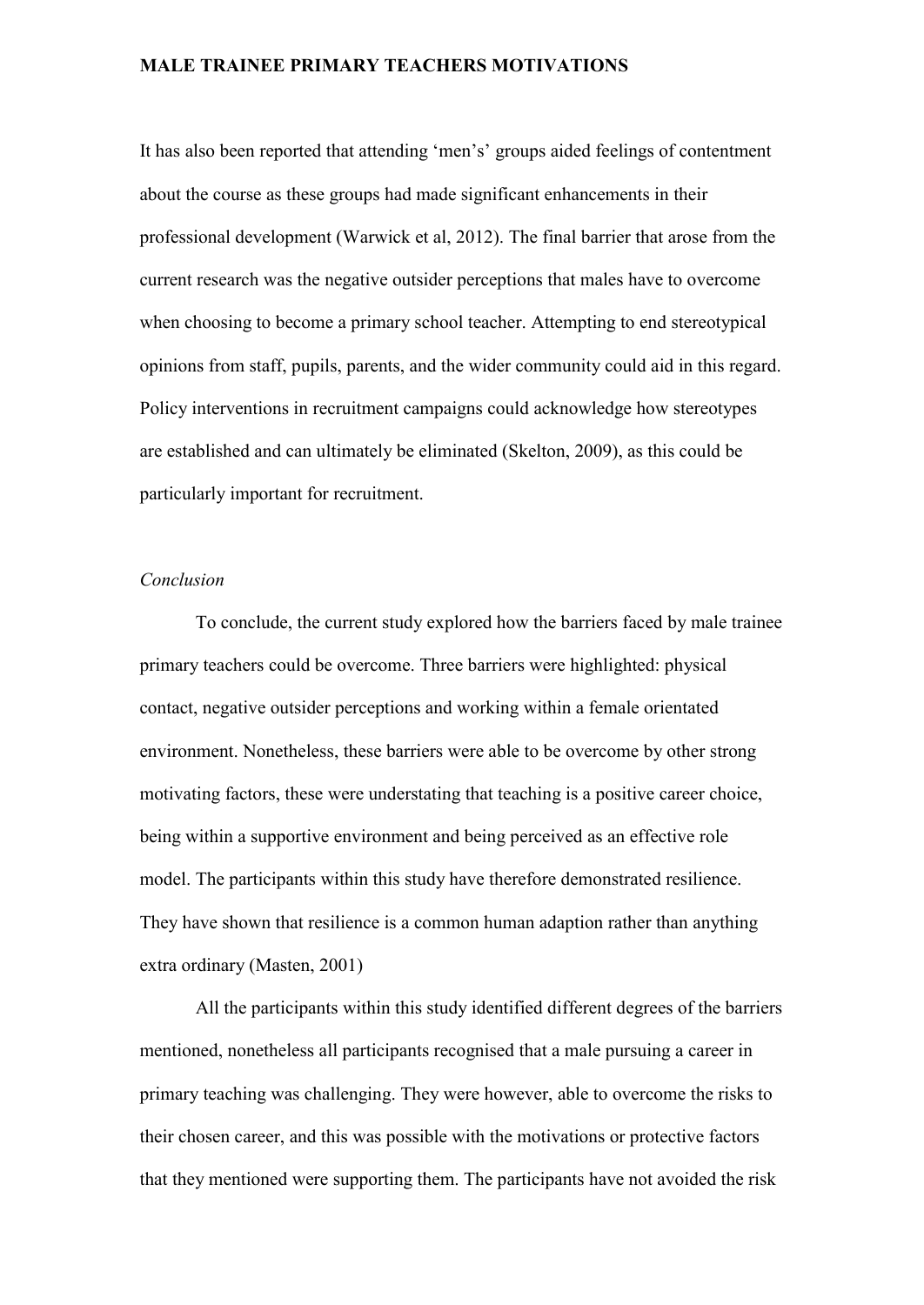but have been able to respond to it within a positive way and ultimately overcome the odds (Rutter, 1999), reflecting the strengths they possess as individuals and the effective support they received around them

In increasing our understanding of the barriers and motivators faced by male trainee primary school teachers, resilience can be promoted for this important group of individuals. What has been found within this study could help inform interventions that need to be both asset focused in promoting competence, and risk focused in reducing barriers. Ultimately promoting males into primary teaching could help to challenge stereotypes and allow for more tolerance and acceptance of different practices of masculinity and femininity to be displayed (Cushman, 2010).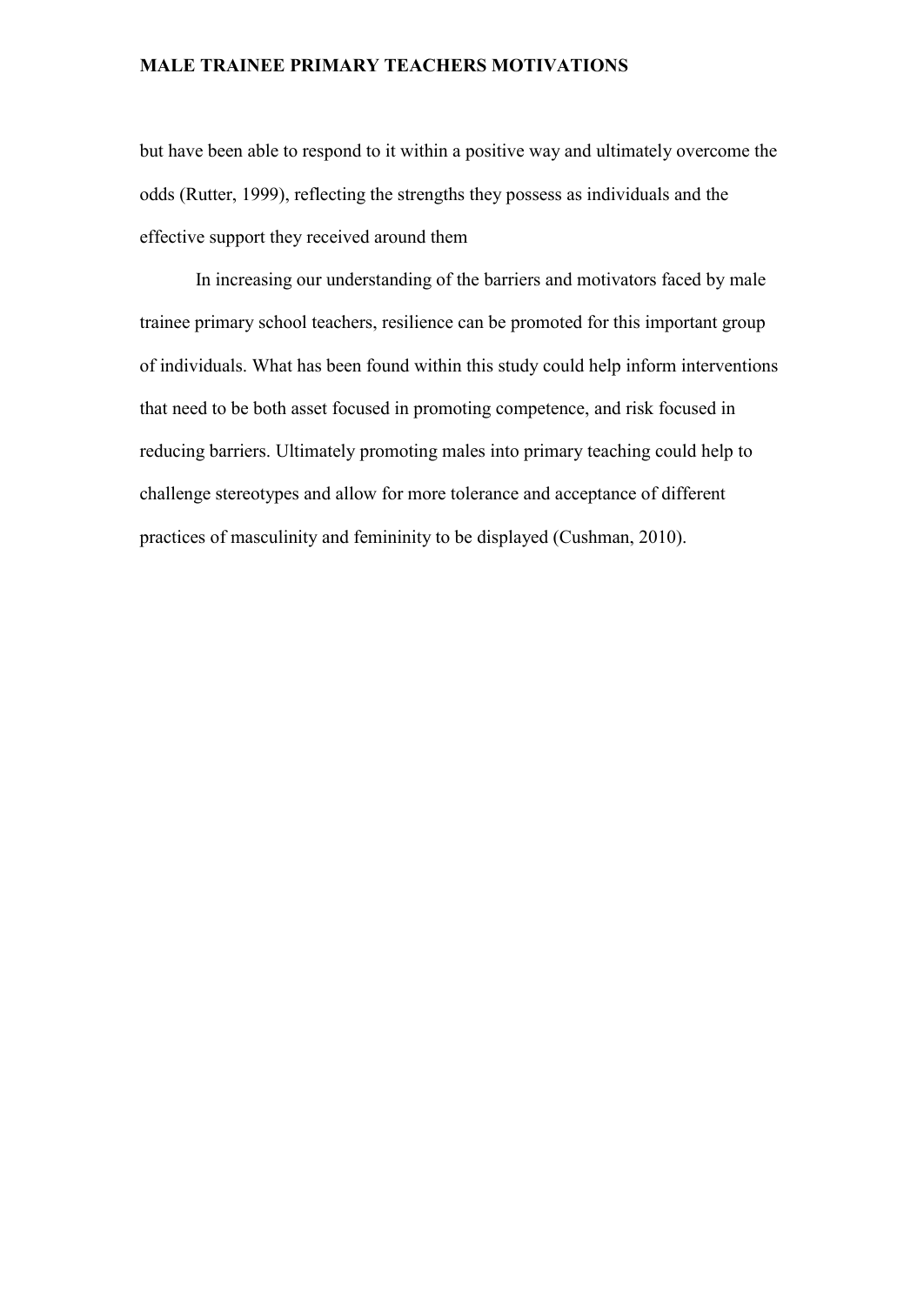#### **References**

Author, (2016). [details removed for peer review]

BBC Education (2011, September). *One on four primary schools still has no male teachers*. Retrieved from <http://www.bbc.co.uk/news/education-14748273>

- Braun, V. & Clarke, V. (2006). Using thematic analysis in psychology. *Qualitative Research in Psychology*, *3*, 77-101.
- Bricheno, P., & Thornton, M. (2007). Role model, hero or champion? Children's views concerning role models. *Educational Research, 49*, 383 - 396.
- Carrington, B. (2002). A quintessentially feminine domain? Student teachers' constructions of primary teaching as a career. *Educational Studies, 28*, 287- 303.
- Carrington, B., & Skelton, C. (2003). Re-thinking 'role models': Equal opportunities in teacher recruitment in England and Wales. *Journal of Educational Policy, 18*, 1-13.
- Carrington, B., Tymms, P., & Merrell, C. (2008). Role models, school improvement and the 'gender gap' - do men bring out the best in boys and women the best in girls? *British Educational Research Journal, 34*, 315-327.
- Cushman, P. (2005). Let's hear it from the males: Issues facing male primary school teachers. *Teaching and Teacher Education, 21*, 227-240.
- Cushman, P. (2008). So what exactly do you want? What principles mean when they say 'male role model'. *Gender and Education, 20*, 123-136.
- Cushman, P. (2010). Male primary school teachers: Helping or hindering a move to gender equity? *Teaching and Teacher Education*, *26*, 1211-1218.
- Cutuli, J., Desjardins, C., Herbers, J., Long, J., Heistad, Chan, C, Hinz, E., & Masten, A. (2013). Academic achievement trajectories of homeless and highly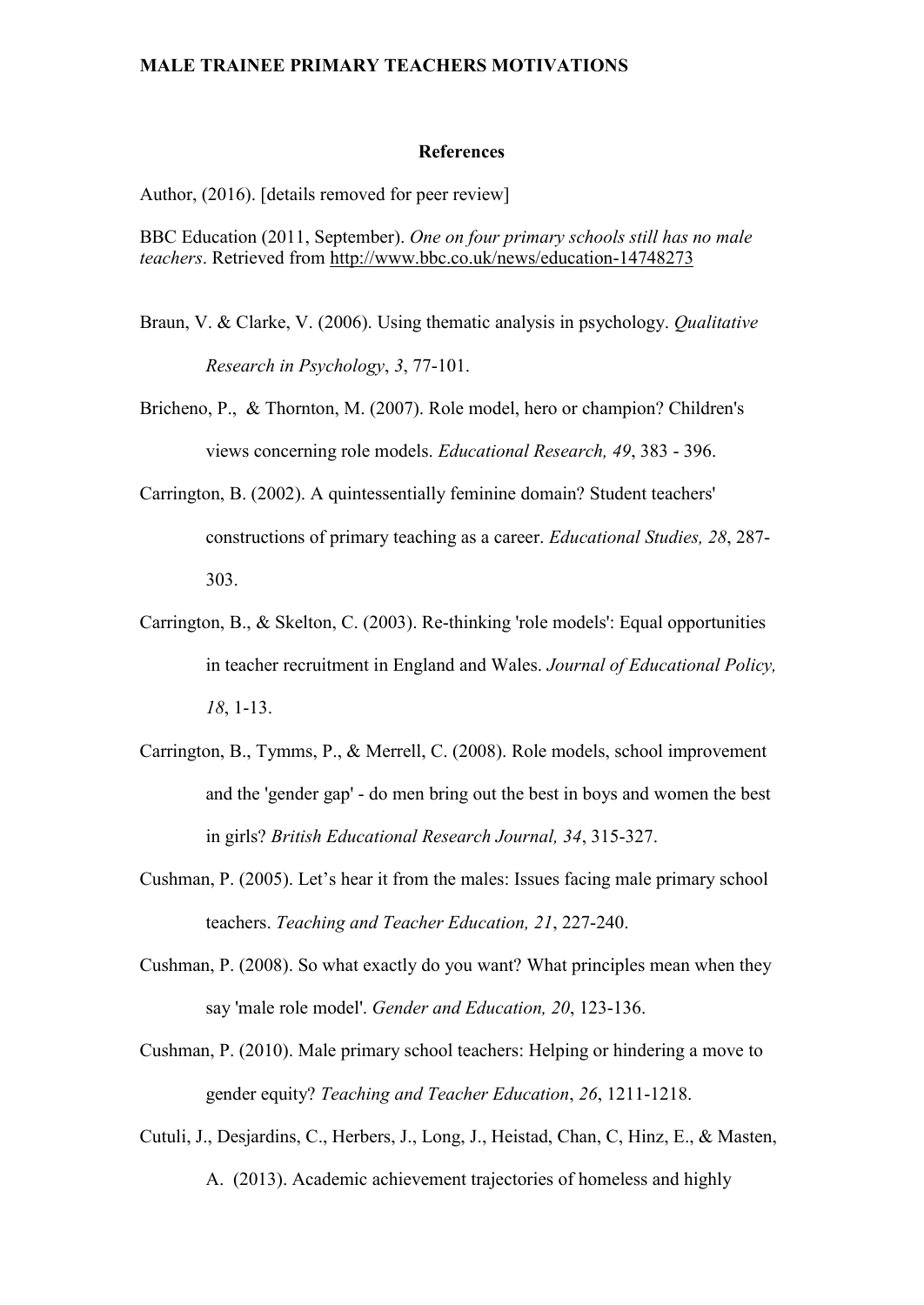mobile students: Resilience in the context of chronic and acute risk. *Child Development, 84*, 841–857.

- Department for Education (2012). *Record numbers of men teaching in primary schools.* Retrieved from [https://www.gov.uk/government/news/record](https://www.gov.uk/government/news/record-numbers-of-men-teaching-in-primary-schools-but-more-still-needed)[numbers-of-men-teaching-in-primary-schools-but-more-still-needed](https://www.gov.uk/government/news/record-numbers-of-men-teaching-in-primary-schools-but-more-still-needed)
- Department for Education (2013). *The national curriculum in England: Key stages 1 and 2 framework document*. London: DFE.
- Department for Education (2014) *Initial teacher training: Trainee number census – 2014 to 2015.* Retrieved from [https://www.gov.uk/government/statistics/initial-teacher-training-trainee-](https://www.gov.uk/government/statistics/initial-teacher-training-trainee-number-census-2014-to-2015)

[number-census-2014-to-2015](https://www.gov.uk/government/statistics/initial-teacher-training-trainee-number-census-2014-to-2015)

- Edmonds, S., Sharp, C. & Benefield, P. (2002). *Recruitment to and retention on initial teacher training: A systematic review.* Windsor: National Foundation for Educational Research.
- Evans, R., & Pinnock, K. (2007). Promoting resilience and protective factors in the children's fund: Supporting children and young people's pathways towards social inclusion? *Journal of Children & Poverty, 13,* 21–36.
- Fergus, S., & Zimmerman, M. A., (2005). Adolescent resilience: A framework for understanding healthy development in the face of risk. *Annual Review of Public Health, 26*, 399-419.
- Foster, T. & Newman, E. (2005). Just a knock back? Identity bruising on the route to becoming a male primary school teacher. *Teachers and Teaching, 1*, 341- 358.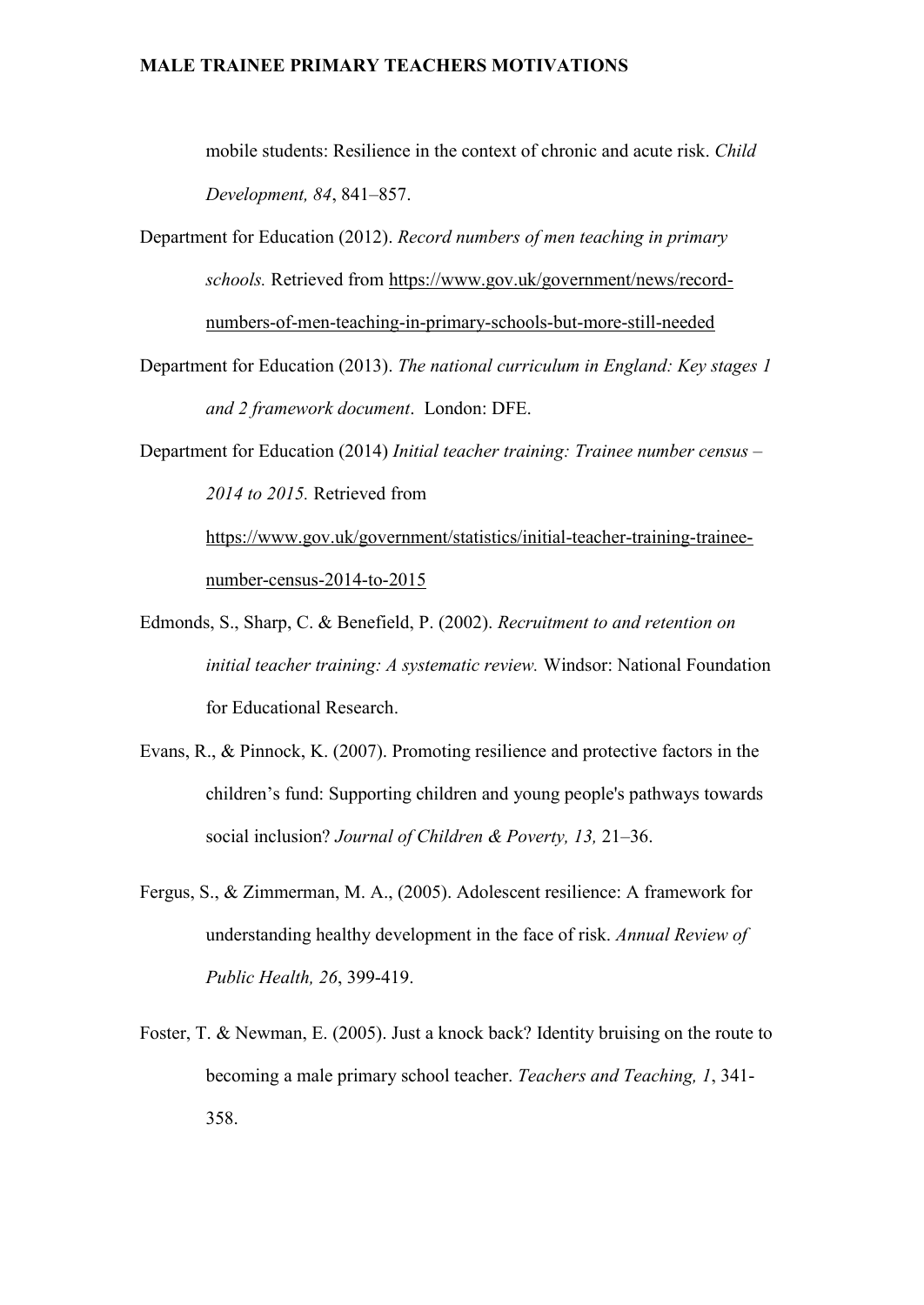- Francis, B., Skelton, C., Carrington, B., Hutchings, M., Read, B., & Hall, I. (2008). A Perfect Match? Pupils' and teachers' views of the impact of matching educators and learners by gender. *Research Papers in Education, 23*, 21-36.
- Harris, K. and Barnes, S. (2009). Male Teacher, Female Teacher: Exploring Children's Perceptions of Teachers' Roles in Kindergartens. *Early Child Development and Care, 2,* 167-181.
- Hansen, P. & Mulholland, J. (2005). Caring and elementary teaching: The concerns of male beginning teachers. *Journal of Teacher Education, 56*, 119-131.
- Horton, J., Macve, R. & Struyven, G. (2004). Qualitative research: Experiences in using semi-structured interviews. In C. Humphrey, C. & B. Lee, (Eds.), *The real life guide to accounting research: A behind-the-scenes view of using qualitative research methods (*pp339-358*).* Oxford: Elsevier.
- Kumra, S. & Vinnicombe, S. (2010). Impressing for success: A gendered analysis of a key social capital accumulation strategy. *Gender, Work & Organization, 17,* 521-546.
- Lahelma, E. (2000). Lack of male teachers: A problem for students or teachers? *Pedagogy, Culture & Society, 8*, 173-186.
- Luthar, S. S., Cicchetti, D., & Becker, B. (2000). The construct of resilience: A critical evaluation and guidelines for future work. *Child Development, 71*, 543–562.
- Marshall, C. & Rossman, G. (2011). *Designing qualitative research*. (5<sup>th</sup> ed.). London: SAGE Publications.
- Masten, A. S. (2001). Ordinary magic: Resilience processes in development. *American Psychologist, 56,* 227–238.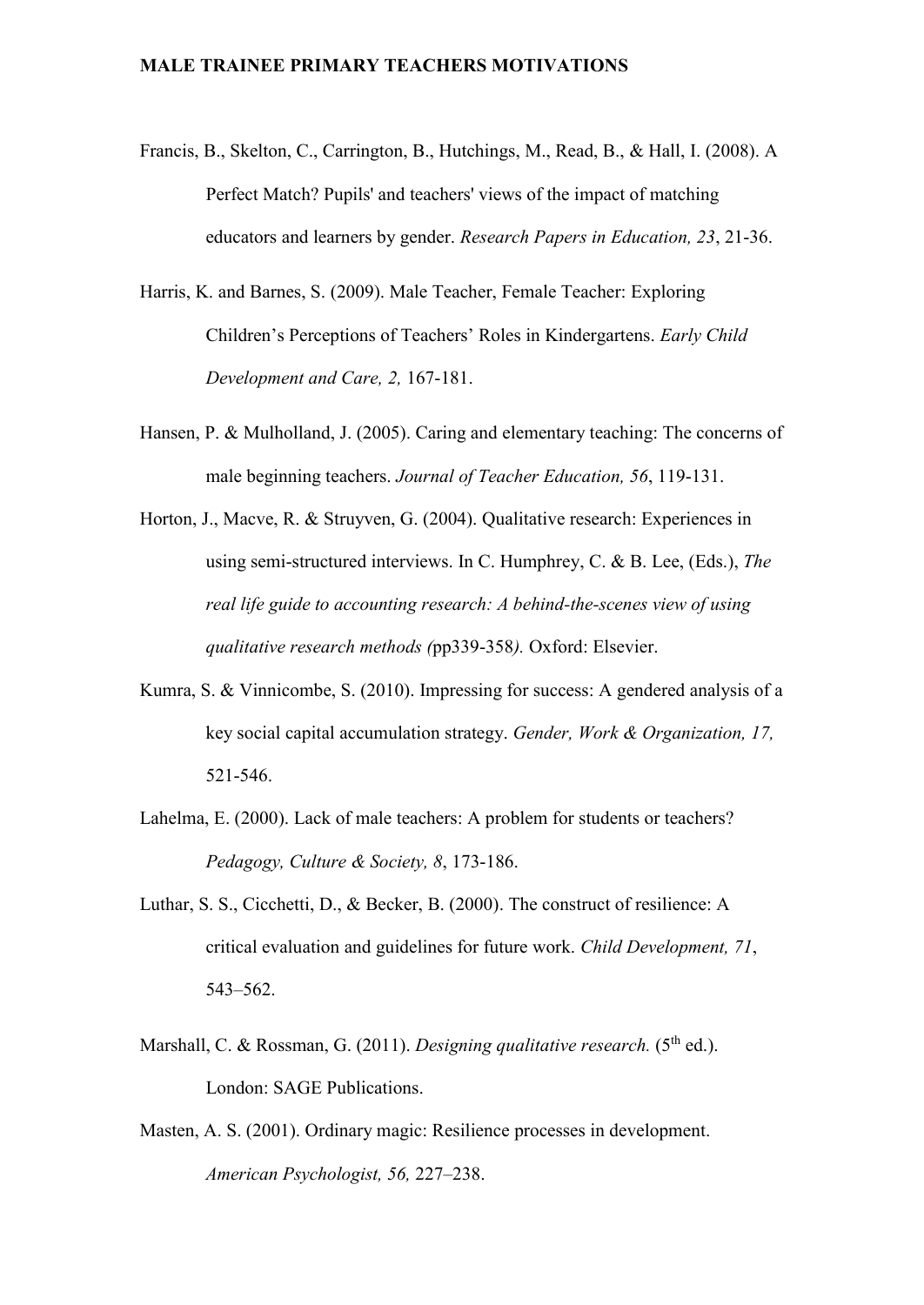- Masten, A. S. & Powell, J. L. (2003). A resilience framework for research, policy and practice. In S. S. Luthar (Ed) *Resilience and vulnerability (pp1-25)*. Cambridge: Cambridge University Press.
- McGrath, K. & Sinclair, M. (2013). More male primary-school teachers? Social benefits for boys and girls. *Gender and Education, 25*, 531-547.
- Mistry, M. & Sood, K. (2015). Why are there still so few men within Early Years in primary schools: Views from male trainee teachers and male leaders? *Education 3-13: International Journal of Primary, Elementary and Early Years Education, 43*, 115-127.
- Moyles, J., & Cavendish, S. (2001). Male students in primary ITT: A failure to thrive, strive or survive. *British Educational Research Association Conference*, University of Leeds.
- Mulholland, J. & Hansen, P. (2003). Men who become primary school teachers: An early portrait. *Asia-Pacific Journal of Teacher Education, 31*, 213-224.
- Office for National Statistics. (2013). *Families and households, 2013.* Retrieved from: [http://www.ons.gov.uk/ons/dcp171778\\_332633.pdf](http://www.ons.gov.uk/ons/dcp171778_332633.pdf)
- Riddell, S., Tett, L., Burns, C., Ducklin, A., Ferrie, J., Stafford, A., & Winterton, M. (2005). *Gender balance of the teaching workforce in publicly funded schools*. Edinburgh: The Moray House School of Education, University of Edinburgh.
- Rutter, M. (1999). Resilience concepts and findings: Implications for family therapy. *Journal of Family Therapy, 21*, 119–144.
- Simpson, R. (2004). Masculinity at Work: The Experiences of Men in Female Dominated Occupations. *Work Employment Society. 18*, 349 - 368.